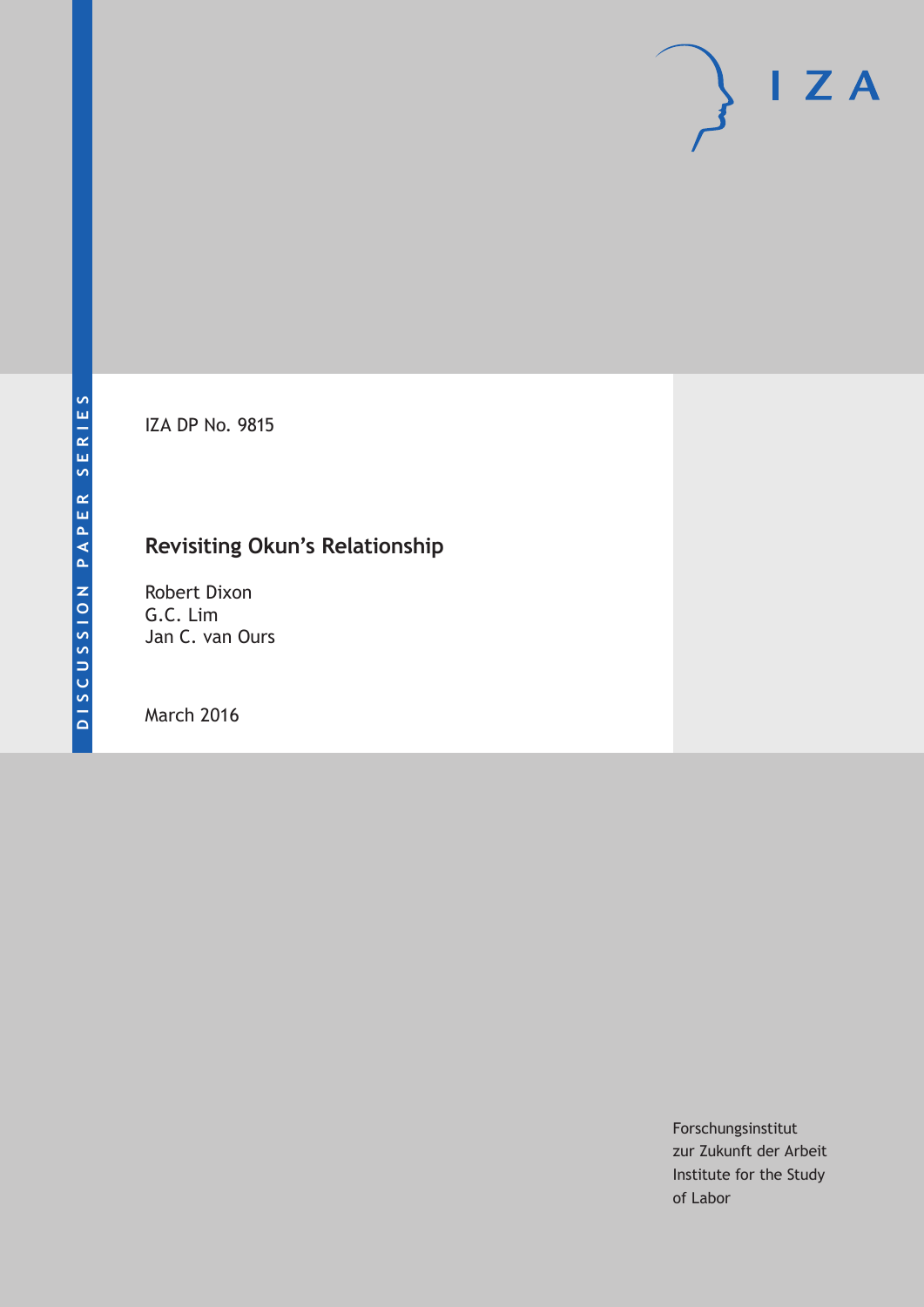# **Revisiting Okun's Relationship**

### **Robert Dixon**

*University of Melbourne* 

### **G.C. Lim**

*Melbourne Institute, University of Melbourne* 

### **Jan C. van Ours**

*CentER, Tilburg University, University of Melbourne, CEPR, CESifo and IZA*

### Discussion Paper No. 9815 March 2016

IZA

P.O. Box 7240 53072 Bonn Germany

Phone: +49-228-3894-0 Fax: +49-228-3894-180 E-mail: iza@iza.org

Any opinions expressed here are those of the author(s) and not those of IZA. Research published in this series may include views on policy, but the institute itself takes no institutional policy positions. The IZA research network is committed to the IZA Guiding Principles of Research Integrity.

The Institute for the Study of Labor (IZA) in Bonn is a local and virtual international research center and a place of communication between science, politics and business. IZA is an independent nonprofit organization supported by Deutsche Post Foundation. The center is associated with the University of Bonn and offers a stimulating research environment through its international network, workshops and conferences, data service, project support, research visits and doctoral program. IZA engages in (i) original and internationally competitive research in all fields of labor economics, (ii) development of policy concepts, and (iii) dissemination of research results and concepts to the interested public.

IZA Discussion Papers often represent preliminary work and are circulated to encourage discussion. Citation of such a paper should account for its provisional character. A revised version may be available directly from the author.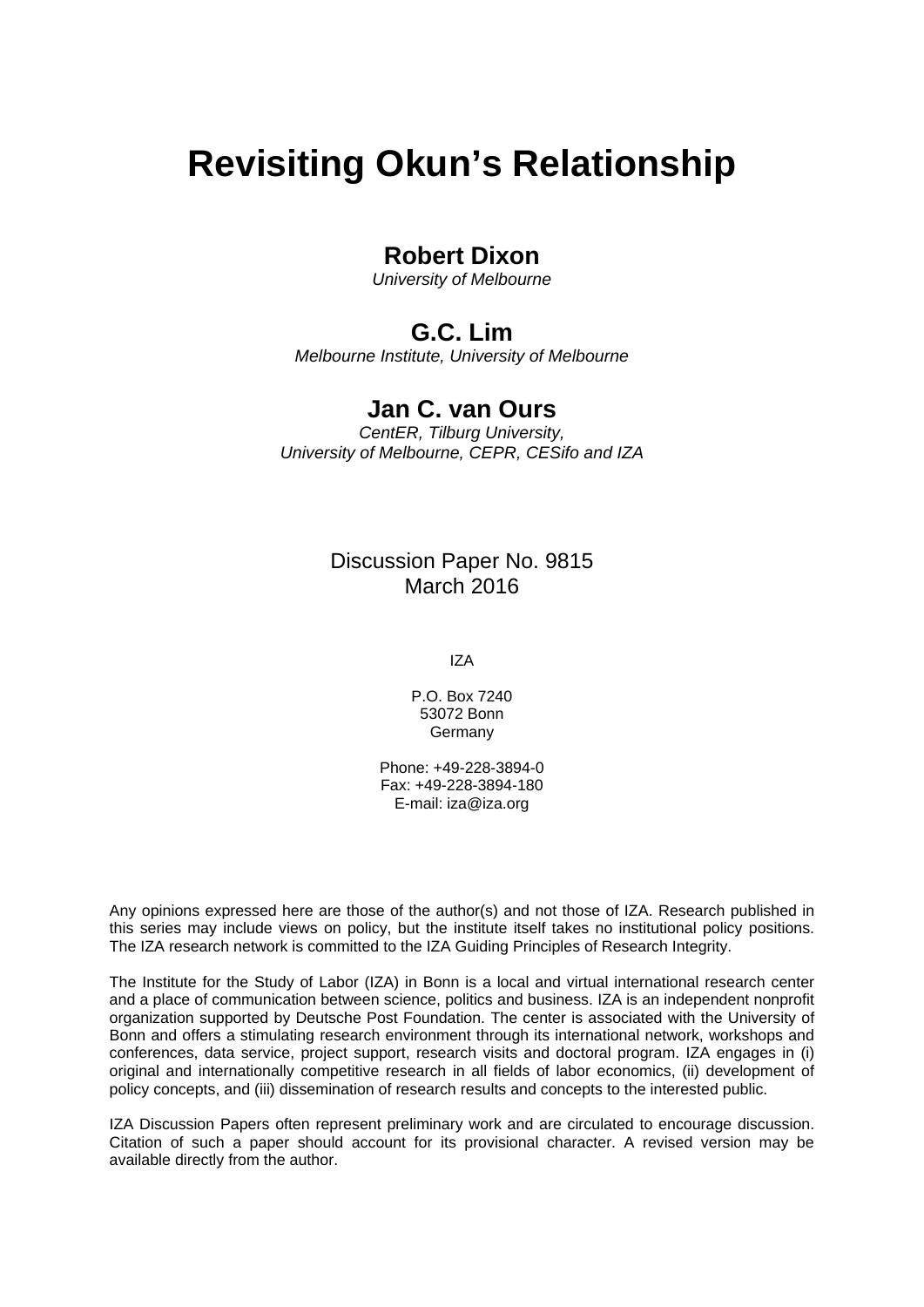IZA Discussion Paper No. 9815 March 2016

## **ABSTRACT**

# **Revisiting Okun's Relationship\***

Our paper revisits Okun's relationship between observed unemployment rates and output gaps. We include in the relationship the effect of labour market institutions as well as age and gender effects. Our empirical analysis is based on 20 OECD countries over the period 1985- 2013. We find that the share of temporary workers (which includes a high and rising share of young workers) played a crucial role in explaining changes in the Okun coefficient (the impact of the output gap on the unemployment rate) over time. The Okun coefficient is not only different for young, prime-age and older workers, it decreases with age. From a policy perspective, it follows that an increase in economic growth will not only have the desired outcome of reducing the overall unemployment rate, it will also have the distributional effect of lowering youth unemployment.

JEL Classification: J64

Keywords: Okun's law, unemployment, equilibrium unemployment rates

Corresponding author:

Jan C. van Ours Tilburg University P.O. Box 90153 5000 LE Tilburg The Netherlands E-mail: vanours@uvt.nl

 $\overline{\phantom{a}}$ 

<sup>\*</sup> The authors thank seminar participants at Marche Polytechnic University (Ancona) and ILO (Geneva) in particular Mattieu Charpe and Niall O'Higgins, and the editor and two anonymous referees for their comments on a previous version of the paper.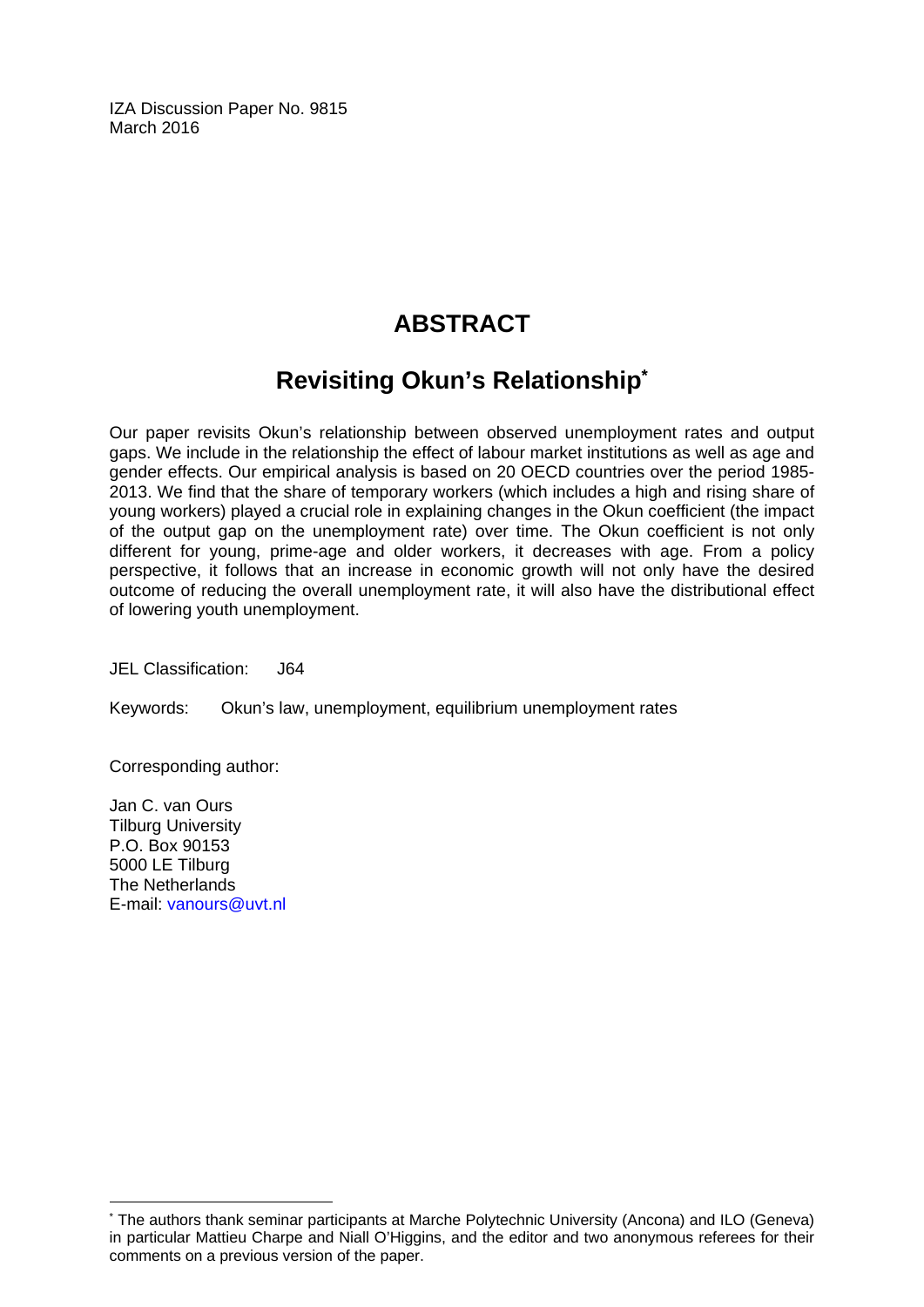### 1 Introduction

Fluctuations in unemployment and growth go hand in hand and there are numerous empirical studies of the relationship between the two. The simplest and most widely cited relationship is "Okun's law", i.e. the relationship between unemployment and the cyclical component of GDP. It is a reduced-form relationship that has underpinned numerous academic and policy discussions about growth and employment.<sup>1</sup>

Recent papers suggest that the nature of the relationship has changed over time and that it is also different during expansions and during recessions. For example, Owyang and Sekhposyan (2012) using quarterly data over the period 1949-2011 estimated various specifications of the Okun relationship and found that during the three most recent U.S. recessions and the Great Recession the unemployment rate was more sensitive to output growth and output gap fluctuations. Cazes et al. (2013) analysed country-specific changes in unemployment in the Great Recession and found that Okun's relationship varied across countries and time. In some countries unemployment was more responsive and in other countries it was less responsive to the negative economic growth shock.

Okun (1962) examined three models including a 'difference version' which relates the change in the unemployment rate to the GDP growth rate and a 'gap version' which relates the unemployment rate to the output gap. There is by now an extensive literature covering both versions. We will be adopting the 'gap version' in keeping with our intention of examining the impact on unemployment of deviations from potential output.<sup>2</sup> Also we will incorporate into Okun's relationship labour market institutions meaning by that "the system of laws, norms, or conventions resulting from a collective choice and providing constraints or incentives that alter individual choices over labour and pay" (Boeri and van Ours (2013), p 8).

We revisit Okun's relationship using data from 20 OECD countries over the period 1985-2013. The aim of our paper is to study Okun's relationship for a range of countries covering a sample period that includes the Great Recession. In this regard, we will test for asymmetries in the relationship between the output gap and the unemployment rate, specifically, whether the Okun coefficient is different in boom and bust periods. Furthermore, we will examine whether and by how much the Okun coefficient has changed over time, especially post the Great Recession.

We offer three contributions to the literature. First, we investigate how the relation-

<sup>1</sup>Okun specified an empirical relationship without clear indications of causality. Perman and Stephan (2015) present a meta-analysis of 269 estimates of Okun's relationship from 28 studies. According to their overview about 60 percent of all estimates have real output as the left-hand-side variable, about 75 percent use country level data and slightly more than half of the studies use a static model.

<sup>&</sup>lt;sup>2</sup>The regression equation in Okun (1962) is  $u = a + b(qap)$ . One of the criteria Okun used for judging the validity of his estimates is that the results should agree "with the principle that potential GNP should equal actual GNP when  $u = 4$ ", this is because he believed the target rate of unemployment (or full employment rate of unemployment) was 4%.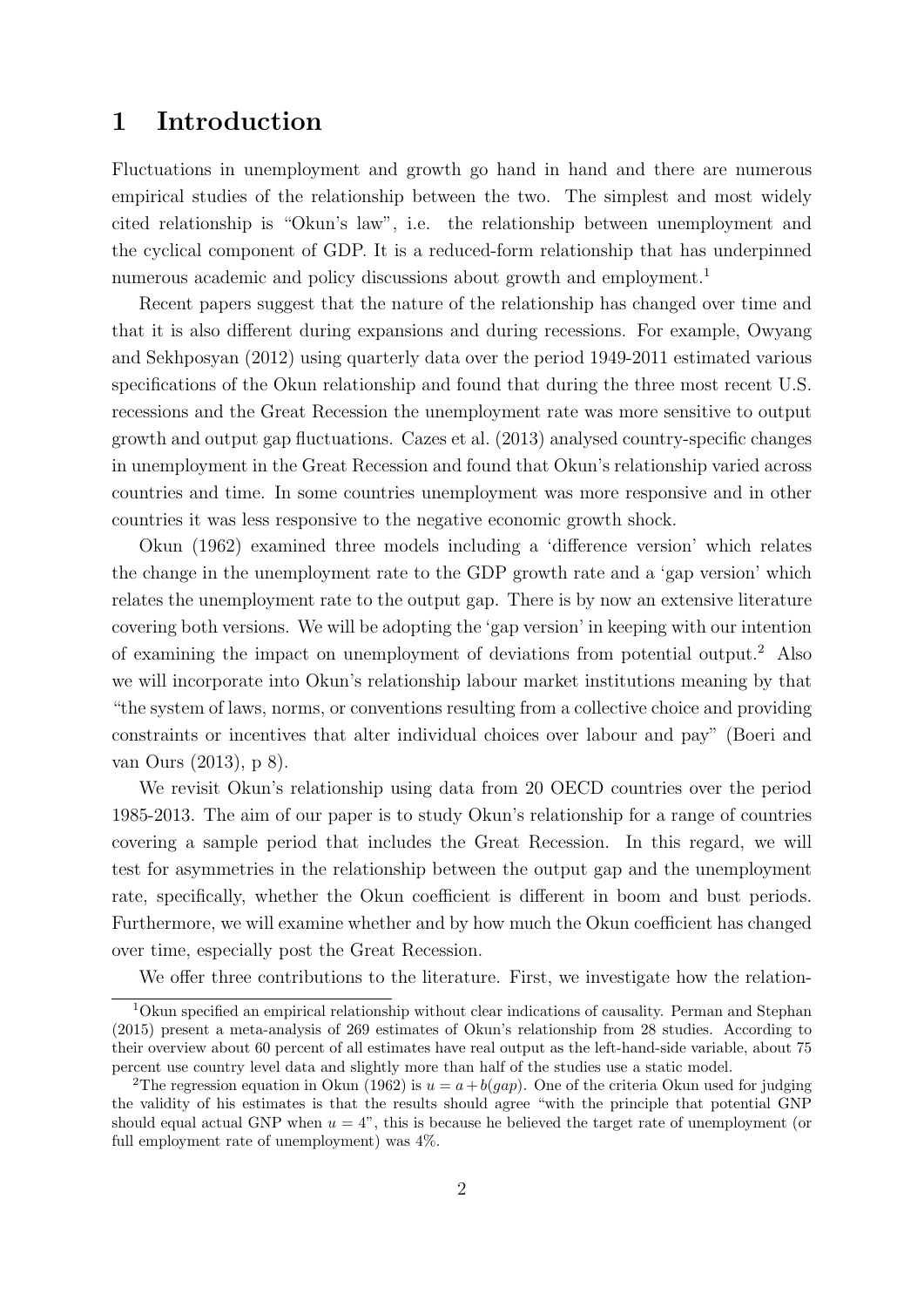ship between the (equilibrium) unemployment rate, the output gap and labour market institutions differ depending upon age and gender. This is an important extension as the determinants of the equilibrium unemployment rate and the size of the Okun coefficient are likely to vary across age groups and across gender. Second, we allow labour market institutions to influence both the equilibrium rate of unemployment and the effect of the change in the output gap on the unemployment gap (i.e. the Okun coefficient). Third, we provide estimates of time-varying country-specific equilibrium unemployment rates and explore differences in the apparent trends in the equilibrium unemployment rates between countries (especially those in the Eurozone).

The analysis at the age-gender level, taken in conjunction with findings about labourinstitutional factors, allows us to draw some policy implications. We show that equilibrium unemployment rates are positively related to union density, the UI replacement rate and the tax wedge and negatively related to the level of wage coordination and the terms of trade. We also find that the effects of changes in the output gap on the unemployment rate decreases with age. From this we infer that an increase in economic growth will not only reduce the overall unemployment rate but it will also bring about a more than proportional decline in the youth unemployment rate.

Our paper is structured as follows. In section 2 we provide a short overview of previous studies and a description of our empirical model. We also present the parameter estimates of Okun's relationship assuming to begin with that each country has a constant equilibrium unemployment rate. In section 3 we extend our analysis by allowing labour market institutional factors to affect the equilibrium unemployment rate while the effect of the output gap on the unemployment rate is allowed to depend on the share of temporary workers in employment. Section 4 presents estimates of Okun's relationship disaggregated by age and gender. Section 5 concludes.

### 2 Okun's relationship at the country-level

#### 2.1 Previous studies

Nickell and Layard (1999), Bertola (1999), Nickell (1997), Siebert (1997) and Arpaia and Mourre (2005) provide empirical evidence on the impact of labour market institutions on labour market performance and especially the connection between labour market institutions and the equilibrium or natural rate of unemployment. Important studies that relate unemployment to labour market institutions but not to the output gap are Blanchard and Wolfers (2000), Belot and van Ours (2001), Belot and van Ours (2004), and Nickell et al. (2005). Holmlund (2014) provides a recent discussion on the relevance of various labour market institutions. van Ours (2015) estimates a 'difference version' of Okun's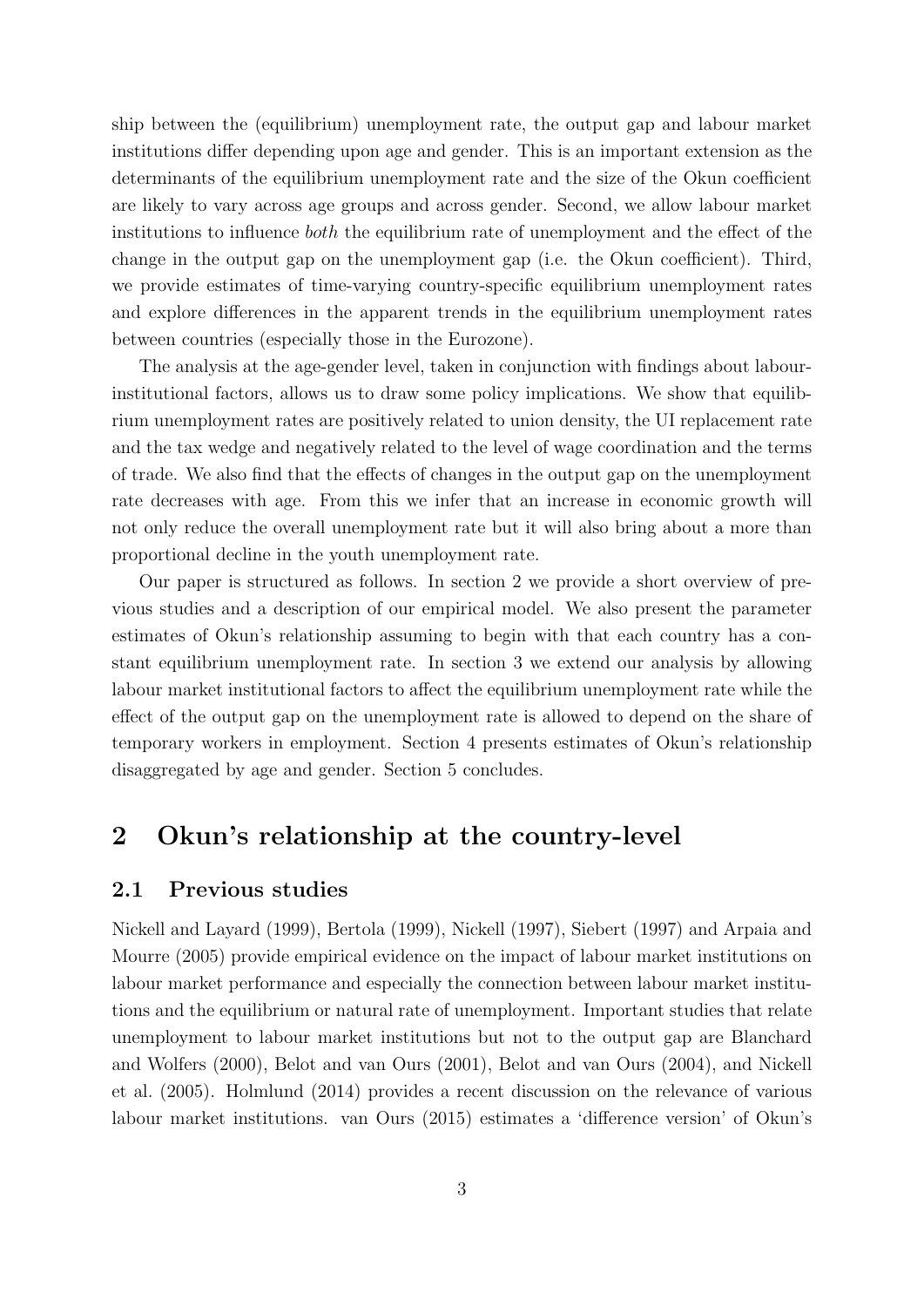relationship linking changes in unemployment to labour market institutions.

Previous studies relating the unemployment gap (or the unemployment rate) to the output gap and to labour market institutions mostly look at a sub-set of OECD countries. All of the studies we have examined find that the unemployment rate is negatively related to the output gap. The findings on the relationship between unemployment rates and labour market institutions vary. It is common for studies to include the unemployment benefit replacement rate and sometimes measures of the duration and eligibility requirements.<sup>3</sup> All of the studies we have looked at find a positive relationship between the unemployment rate and the replacement rate. Most studies also include union density as an explanatory variable. While Adams and Coe (1990), Coe (1990) and Scarpetta (1996) find a positive relationship between the unemployment rate and union density, Elmeskov et al. (1998) and Bassanini and Duval (2009) do not find any statistically significant relationship between the two.

Many researchers include a measure of employment protection as an explanatory variable. Again there are mixed results. While Scarpetta (1996) and Elmeskov et al. (1998) find a positive relationship between the unemployment rate and employment protection Griffith et al. (2007), Bassanini and Duval (2009) and Vandenberg (2010) do not find any statistically significant relationship between them.

The influence of wage coordination and/or centralisation on the unemployment rate has also been examined. While Vandenberg (2010) finds no evidence of any impact of centralisation, others (eg Scarpetta (1996) and Elmeskov et al. (1998)) conclude that there is a 'hump-shaped' relationship between the unemployment rate and centralisation as suggested by Calmfors and Driffill (1988).

The most common additional explanatory variables included in studies are active labour market programs (Scarpetta (1996) and Elmeskov et al. (1998)), the tax wedge and non-wage labour costs (Adams et al. (1987), Coe (1990), Scarpetta (1996), Elmeskov et al. (1998), Griffith et al. (2007) and Bassanini and Duval (2009)), the real exchange rate (Adams et al. (1987) and Griffith et al. (2007)) and the terms of trade (Scarpetta (1996)). Other (less common) variables included are the minimum wage (Adams and Coe (1990), Coe (1990) and Elmeskov et al. (1998)), the rate of structural change (Herwartz and Niebuhr (2011)), the level of product market regulation (Bassanini and Duval (2009)) and demographic factors such as the proportion of the labour force who are 'young' (Adams et al. (1987), Adams and Coe (1990)).

The studies noted cover different sample periods. Ball et al. (2013) studied Okun's relationship for the US from 1948 to 2011 and for 20 OECD countries from 1980 to 2011. They concluded that there was a strong and stable relationship "by the standards of

<sup>3</sup>Bassanini and Duval (2009) and Vandenberg (2010) for example include measures of the duration and eligibility requirements.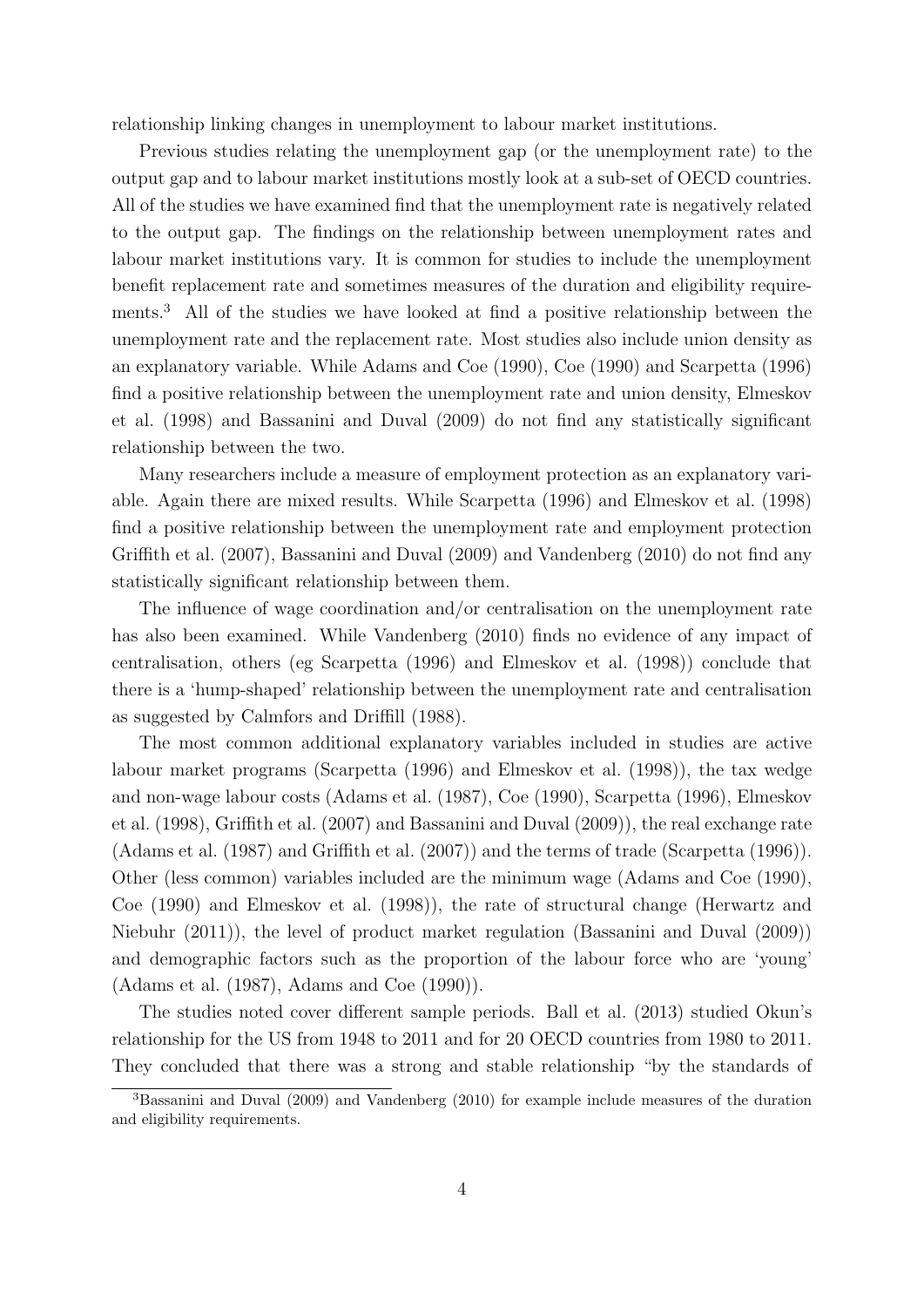macroeconomics" in most countries although the magnitude of the relationship between output and unemployment varied across countries. Pereira (2013) analysed quarterly US data from 1948:1 to 2012:4 and found that there are asymmetries in Okun's relationship with a weaker relationship between economic growth and unemployment during periods of expansion.

#### 2.2 Empirical Model

Okun's law is an empirical relationship between output and unemployment which in its 'gap' version may be written as

$$
(u - u^*) = -\Phi(y - y^*)
$$
 (1)

where u is the unemployment rate; y is (log) output;  $y^*$  is (log) potential output,  $u^*$ indicates the equilibrium unemployment rate and  $\Phi$  is the Okun coefficient.

Our baseline econometric model, for a panel dataset across countries and time periods is:

$$
u_{it} = \alpha_i - \Phi(y_{it} - y_{it}^*) + \varepsilon_{it}
$$
  
\n
$$
E(\varepsilon_{it}\varepsilon_{jt}) = \sigma_{ij}
$$
  
\n
$$
E(\varepsilon_{is}\varepsilon_{it}) = 0; s \neq t
$$
\n(2)

The subscript i denotes the country and t is time in years.  $\alpha_i$  are the country-specific fixed effects (which, in this model are equal to  $u_i^*$  the country-specific equilibrium unemployment rates). It is assumed that the errors are related cross-sectionally (i.e. across countries), but not across periods (i.e. years). The model is estimated by GLS allowing for cross-sectional heteroskedasticity.

As is common in the literature, the output gap is estimated using the Hodrick-Prescott filter. Specifically, the HP filter is a two-sided linear filter that computes the smoothedseries  $y^*$  of y by minimising the variance of y around  $y^*$  subject to a penalty function that constrains the change in the trend growth of  $y^*$ :

$$
\Theta = \sum_{t=1}^{T} (y_t - y_t^*)^2 + \lambda \sum_{t=2}^{T-1} ((y_{t+1}^* - y_t^*) - (y_t^* - y_{t-1}^*))^2
$$
\n(3)

The penalty parameter  $\lambda$  controls the smoothness of the series and the suggested value by HP is 100.<sup>4</sup>

<sup>&</sup>lt;sup>4</sup>Ravn and Uhlig (2002) suggest 6.25 for annual data. The results using this value of  $\lambda$  are essentially the same as those reported using  $\lambda = 100$ . As an alternative to the HP filter we used a Band-pass filter and a Beveridge-Nelson decomposition but neither led to any change in our main findings.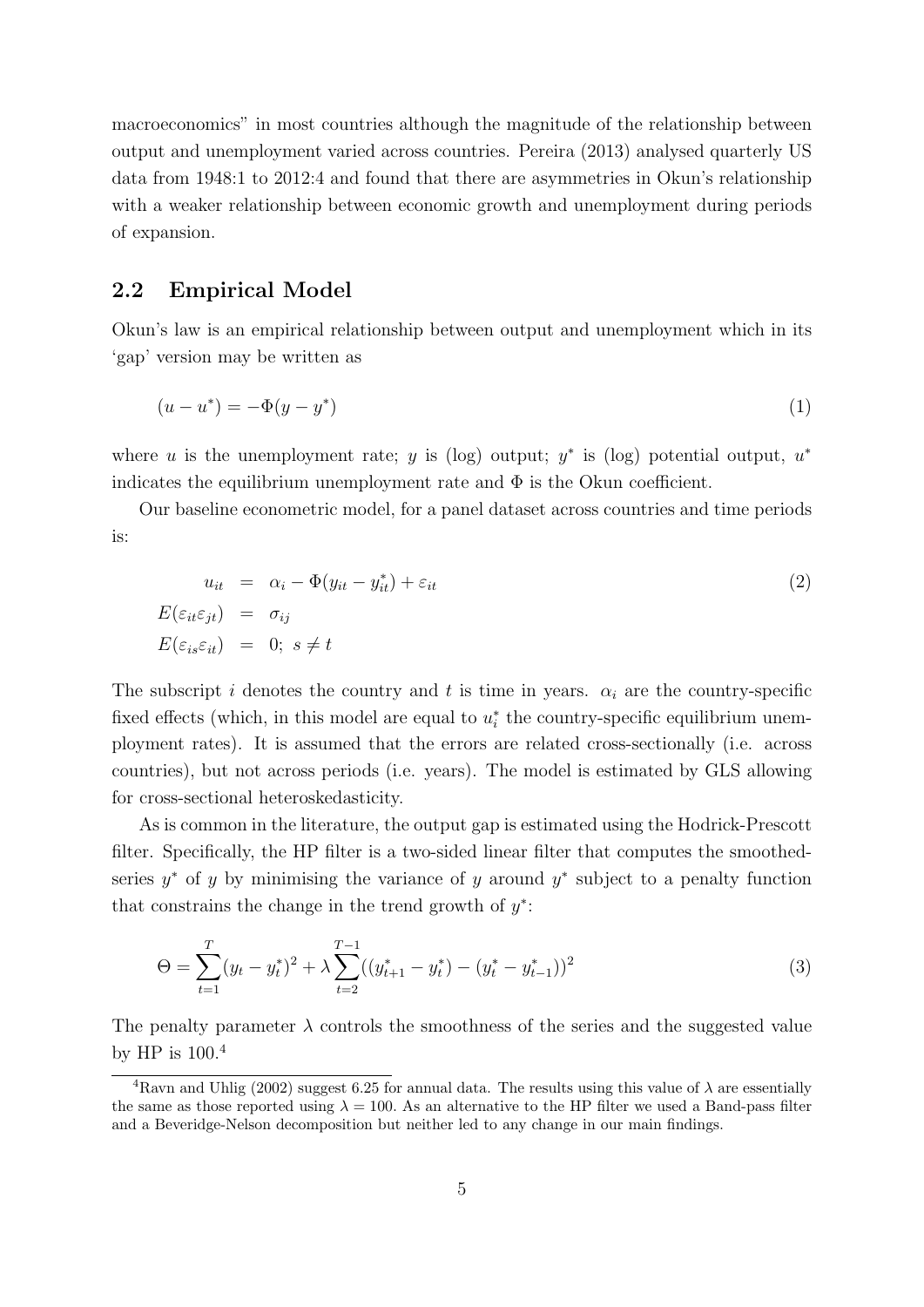#### 2.3 Data

Because of data availability the focus of the analysis is on 20 OECD countries over the period 1985-2013. There are 5 countries outside Europe (Australia, Canada, Japan, New Zealand and the United states) and 15 countries in Europe of which 10 adopted the Euro (Austria, Belgium, Finland, France, Germany, Ireland, Italy, Netherlands, Portugal and Spain) and 5 did not (Denmark, Norway, Sweden, Switzerland and the United Kingdom).

Output gaps are created for each country in the data set. By construction the mean value of each country's output gap is zero. Figure 1 provides information about the evolution over time of the unemployment rates and the (inverse of the) output gap for the 20 countries in our sample. The vertical scales show the difference in the fluctuations in unemployment rate and/or output gap across the panel. Clearly, in all countries variations in unemployment rates and output gaps go hand in hand. The output gap associated with the Great Recession, which (because of the inverse scale is presented as a strong increase) has had a greater impact on some countries than on others. In Australia for example the increase in unemployment is relatively small while for Ireland, Portugal, Spain and the US for example, the increase was relatively large. While unemployment in Germany and the United States fell after the Great Recession, in other countries such as France, Italy, Portugal and Spain unemployment continued to be high.

– Figure 1 and Table 1 about here –

#### 2.4 Parameter estimates

Table 1 shows the parameter estimates of the baseline version of Okun's relationship i.e., the estimation of equation (2) above which assumes that the equilibrium rate of unemployment  $(u^*)$  varies across countries but, for each country, it is constant over time. The GDP-gap has a significant and negative effect on the unemployment rate. This is not surprising given the high correlation between the two as shown in Figure 1.

Table 1 also shows that there is considerable cross-country variation in the implied equilibrium unemployment rates, with estimates of  $\alpha$  ranging from a low 3% in Switzerland to a high 17% for Spain. There is strong cross-country correlation between the average unemployment rate and the estimated values of the equilibrium unemployment rate.

– Table 2 about here –

Table 2 shows the parameter estimates when we modify equation (2) to allow for asymmetry, in the sense that positive/negative output gaps have different effects on unemployment. As shown in the second column of Table 2 we are unable to reject the hypothesis of symmetry. The third column shows parameter estimates if we allow the effect of the output gap on unemployment to be different after the Great Recession from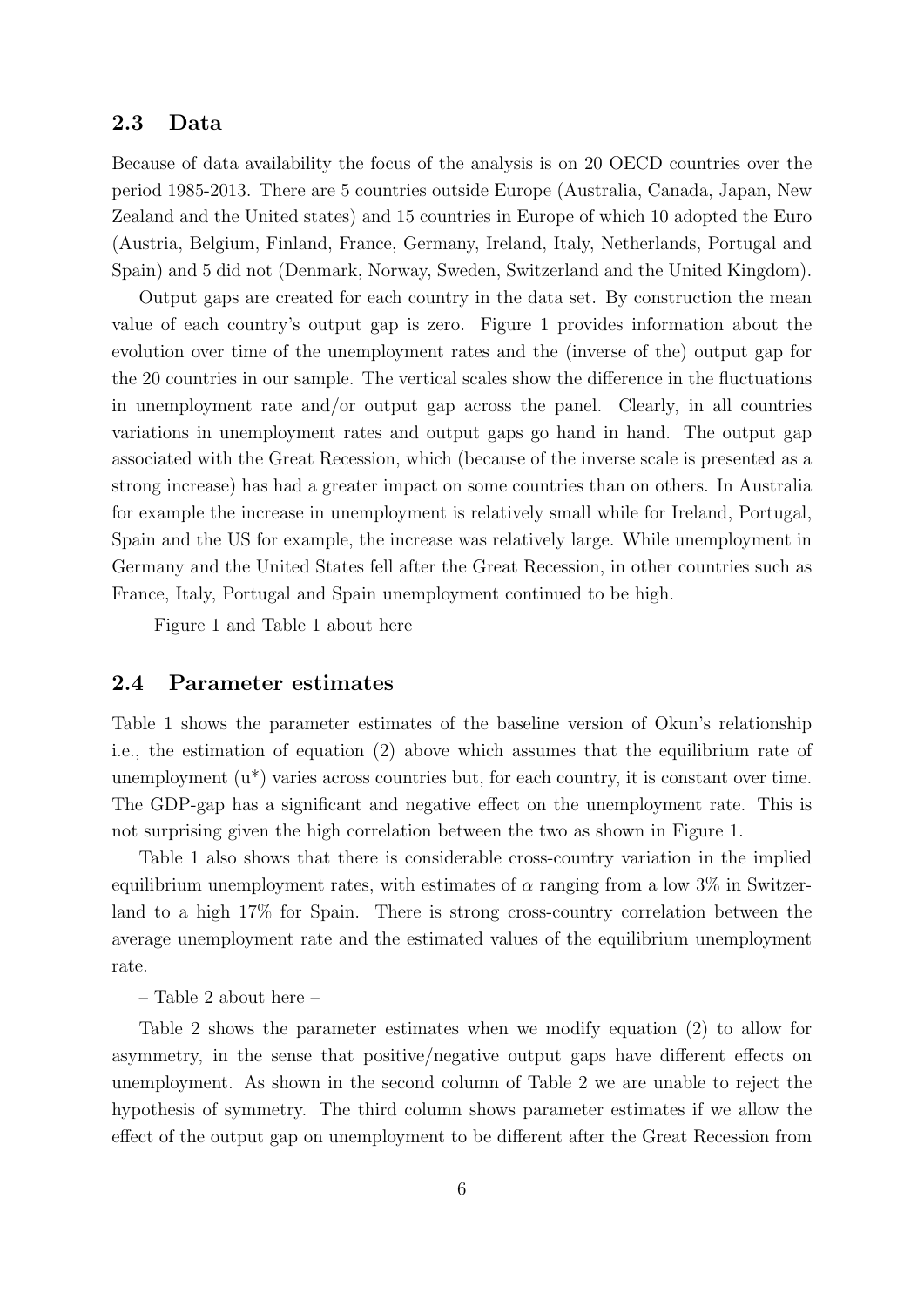that before the Great Recession. We cannot reject the hypothesis that they are different for this simple model.

### 3 Introducing labour market institutions

#### 3.1 Labour market institutions

So far, equilibrium unemployment rates have been assumed to be constant over time. However, previous studies suggest that labour market institutions may affect the equilibrium unemployment rate. We investigate the significance of the following labour market institutions: union coverage, union density, wage coordination, UI replacement rate, employment protection legislation and the tax wedge and additionally the terms of trade. Furthermore, since labour markets have become more flexible in the past decades we investigate whether the responsiveness of unemployment to a change in the output gap is influenced by the ratio of temporary workers to total employees since the larger the share of temporary workers the easier (ceteris paribus) the adjustment of employment to output shocks and thus (ceteris paribus) the bigger the effect of an output shock on unemployment.

#### – Figure 2 about here –

Figure 2 gives a graphical representation of the developments in the labour market institutions. Appendix A provides details on the data used. Each of the graphs in Figure 2 plots, for each country, the values of the variables at two points in time - 1985 and 2013. Clearly, for many countries not much has happened between these two years as they are on the diagonal or close to it. However, there are also some exceptions. The graphs in panel a indicate the evolution in union coverage (left) and union density (right). Union coverage is high in Austria, Belgium and France and low in Japan and the United States. If a country is below the diagonal it indicates a drop in union coverage or union density. The fall in union coverage has been greatest in Australia, New Zealand, Portugal and the United Kingdom. For these countries, the fall in union density has been substantial as well. Union density is high in the Scandinavian countries (which has to do with unemployment insurance (UI) benefits run by unions) while union density is low in France, the United States and Spain. Panel b shows the evolution of wage coordination (left) and UI replacement rate (right). There is quite a wide range of wage coordination with Canada, the United Kingdom and the United States having the lowest value of the indicator. In Australia and New Zealand wage coordination has fallen while in Italy wage coordination has substantially increased. With respect to the UI replacement rate in most countries there was a decrease over our sample period but for Italy, Portugal and Norway there was a substantial increase. Panel c shows the developments in the tax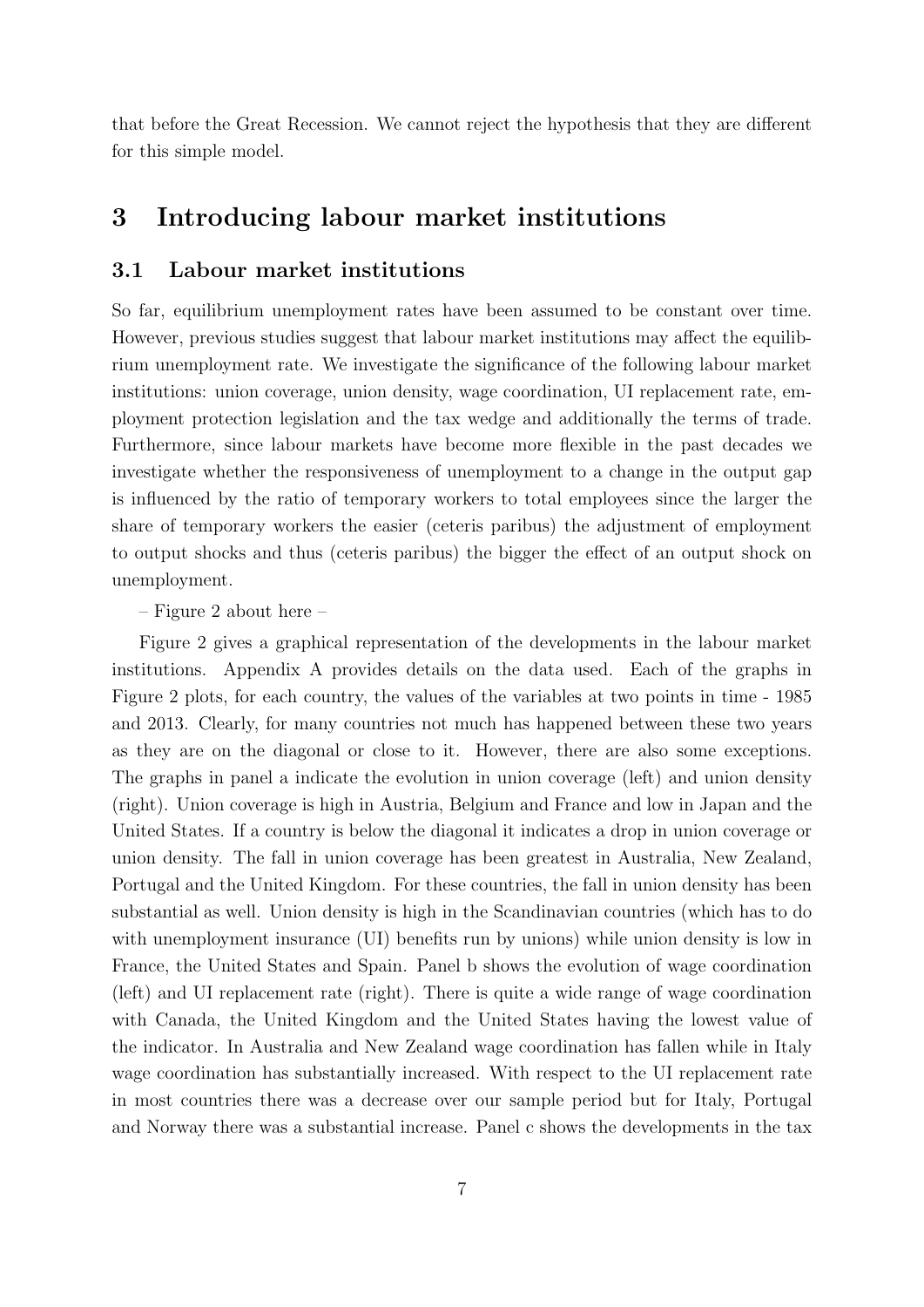wedge (left) and Employment Protection Legislation (right). In many countries the tax wedge did not change a lot but in Ireland there was a substantial drop while in Japan there was a substantial increase. Finally, as shown in the bottom-right graph, in many countries EPL shows persistence over time but there are also countries for which EPL was reduced a lot (Belgium, Italy, Germany, Portugal, Spain and Sweden).

#### 3.2 Okun relationship with labour market institutions

To take the effect of labour market institutions into account, we estimate the Okun relationship in the following form:

$$
u_{it} = \alpha_i + \beta z_{it} - (\Phi_0 + \Phi_1 q_{it})(y_{it} - y_{it}^*) + \varepsilon_{it}
$$
\n
$$
\tag{4}
$$

where z represents a vector of labour market institutions and  $q$  is the share of temporary workers in employment. Thus, the time-varying equilibrium rates of unemployment are modelled as:  $u_{it}^* = \alpha_i + \beta z_{it}$ . By introducing the share of temporary workers as a possible determinant of the magnitude of the Okun coefficient we allow for the possibility that in more flexible labour markets there is a stronger unemployment response to a change in the output gap.<sup>5</sup>

– Table 3 about here –

Table 3 shows the results of estimating equation (4) under two different assumptions about the variability of the Okun coefficient  $(\Phi)$ . Column (1) shows the results when imposing the restriction that there is no variation in the Okun coefficient across time and without allowing for it to interact with the share of temporary workers (i.e.  $\Phi_1$  is set equal to zero).

Column (2) shows the parameter estimates if we allow the Okun coefficient to have different values before and after the Great Recession having removed labour market institutions which do not have a significant effect on the unemployment rates.

Column (3) shows the results when we allow for the Okun coefficient  $(\Phi_0)$  to be different pre- and post- the Great Recession and the Okun coefficient is allowed to interact with the share of temporary workers  $(q_{it})$ . Thus the effect of a unit change in the size of the output gap upon the unemployment rate is allowed to vary across countries and

<sup>&</sup>lt;sup>5</sup>In many countries, the share of temporary workers in employment has increased substantially in the past decades. This is related to reforms of employment protection legislation which are predominantly on the use of temporary contracts and not so much on the employment protection of regular workers (Boeri and van Ours (2013)). In Spain for example the share of temporary workers increased a lot when temporary workers were allowed to perform regular activities (Dolado et al. (2002)). Faccini (2014) argues that temporary contracts became more popular as a screening device whereas Segal and Sullivan (1997) indicate that the use of temporary workers offers firms a greater flexibility in case of volatile demand. It is this greater flexibility that we capture by including the share of temporary workers as a determinant of the Okun coefficient.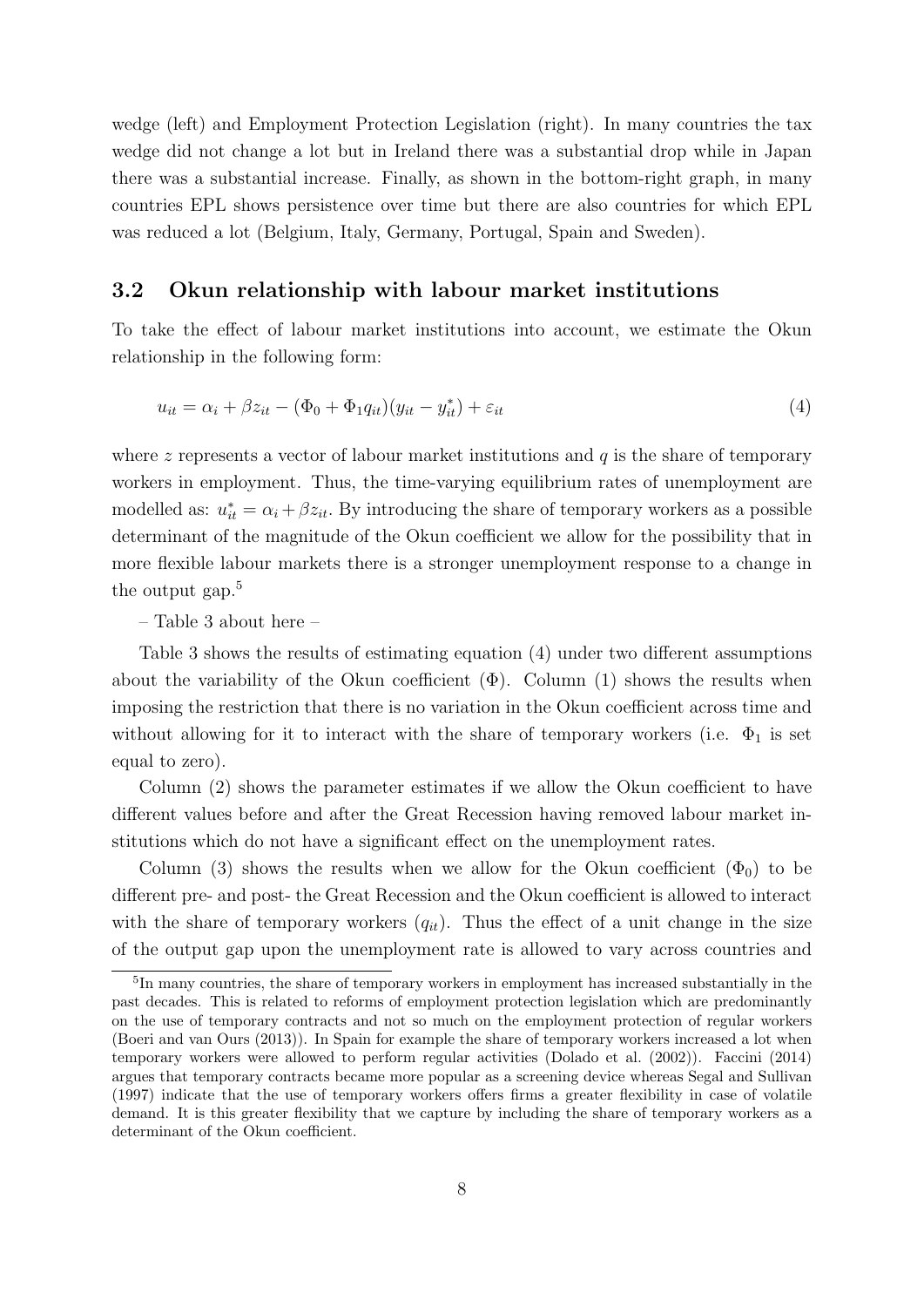across time (as the share of temporary workers varies across countries and across time).<sup>6</sup> Column (4) of Table 3 shows the results of equation (4) on the assumption that the Okun coefficient  $(\Phi_0)$  is the same pre and post the Great Recession (consistent with the findings reported in column 3).

Inspection of the estimated values of the coefficients and their p-values in the top part of the table (the part which reports coefficients on the output gaps) and also the result of a Wald test for a significant difference between the value of the Okun coefficient before and after the Great Recession (this is reported at the bottom of the Table) leads us to conclude that: (a) For the base model we reject the hypothesis that the Okun coefficient has remained the same over time. (b) Once we introduce labour market institutions and allow the size of the Okun coefficient to vary with the share of temporary workers the magnitude of the Okun coefficient pre and post the Great Recession are virtually identical. This suggests that the apparent change in the Okun coefficient after the Great Recession noted earlier when discussing Table 2 may be due to the omission of labour market institutions. (c) The sign of the coefficient on the interaction term implies that the larger is the share of temporary workers the 'larger' (i.e. the more negative) is the impact of a change in the output gap on the unemployment gap. Since the share of temporary workers has been rising on average and across all age groups, this implies that Okun's coefficient i.e. the impact of a change in the output gap on the unemployment gap has likely been trending upwards (becoming more negative) over time. Note that similar conclusions were reached in an IMF study of Okun's Law. "The responsiveness of unemployment to output has increased over the past 20 years in many countries. This reflects (inter alia) the greater use of temporary employment contracts." (International Monetary Fund (2010), Ch 3, p 1).

We turn now to the effect of labour market variables in explaining differences in the unemployment rate across countries and over time. The signs and significance of most these variables are robust across the different specifications. The results given in column (1) in the lower part of Table 3 show that there is no significant relationship between the (equilibrium) unemployment rate and union coverage (defined as the proportion of workers covered by collective bargaining) but we find a significant and, as expected, positive relationship between the unemployment rate and union density (defined as the proportion of workers who are union members). Furthermore, wage coordination has a significant negative effect on unemployment while the UI replacement rate has a significant positive effect. Employment protection legislation has no significant effect on unemployment.

 $6$ We think that compared with non-temporary workers a higher proportion of temporary workers are likely to move between employment and not in the labour force (or 'inactive') relative to the proportion who move between employment and unemployment. As a result, the effect of a change in the output gap (and thus the number of temporary workers employed) may impact more on the labour force participation rate than on the unemployment rate.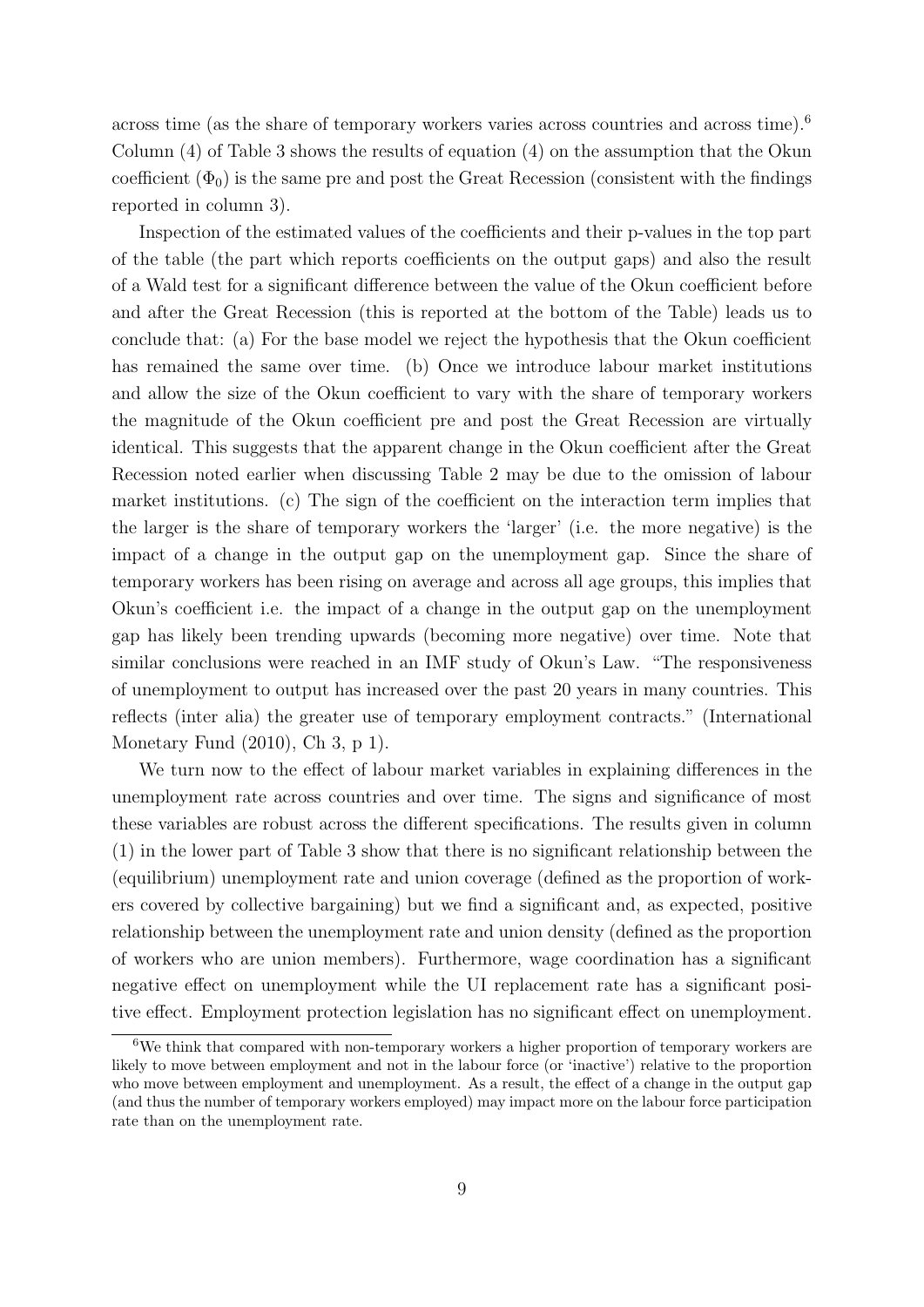The tax wedge has a significant positive effect<sup>7</sup> and terms of trade has a significant negative effect on unemployment. We removed union coverage and employment protection legislation from the analysis.<sup>8</sup>

As a check of robustness we also estimated the model for different groups of countries. Column (5) of Table 3 shows the parameter estimates if we restrict the sample to 15 European countries. Not reported are estimates for the 13 European Union countries and for the 10 Euro-zone countries. The results are robust across these different combinations of European countries.

– Figure 3 about here –

#### 3.3 Equilibrium unemployment rates

Figure 3 plots the observed and our estimated equilibrium unemployment rates over the sample period 1985-2013. The equilibrium rates have been generated from equation (4), where the relevant coefficients are those reported in the fourth column of Table  $3.9$ 

What is noteworthy about these figures is the different behaviour of the equilibrium rate over time. For some countries (Belgium, Finland, France, Portugal, Spain and Sweden) their equilibrium rates were roughly constant over the period as the labour market institutions hardly changed. For others (Austria, Japan, Norway and Switzerland) their equilibrium rates of unemployment were rising over the period albeit at markedly different rates (compare Japan with Switzerland for example). While for a larger group of countries (Canada, Denmark, Germany, Ireland, Italy, the Netherlands, New Zealand, the United Kingdom and the United States) with labour market institutions improvements, their equilibrium rates were falling over the period albeit again at markedly different speeds (compare the United Kingdom with the Netherlands for example).

What is particularly interesting about this is that for the ten countries in our sample who are in the Euro-zone (and thus have fixed exchange rates vis a vis each other) – namely Austria, Belgium, Finland, France, Germany, Ireland, Italy, the Netherlands, Portugal and Spain – five (Belgium, Finland, France, Portugal and Spain) experienced roughly constant equilibrium rates, one (Austria) experienced a rising equilibrium rate and four (Germany, Ireland, Italy and the Netherlands) experienced falling equilibrium rates.

<sup>7</sup>Note that Lehmann et al. (2014) find that for a given overall level of labour income taxation, a more progressive tax schedule reduces the unemployment rate.

<sup>8</sup>To investigate the nature of the country fixed effects we also used the Mundlak (1978) approach. The results confirm that time variation in equilibrium unemployment rates can be attributed to changes in labour market institutions, but that persistent cross-country differences cannot be explained solely by differences in labour market institutions.

<sup>&</sup>lt;sup>9</sup>As noted above the signs and size of the labour market coefficients do not vary markedly under different specifications of the model.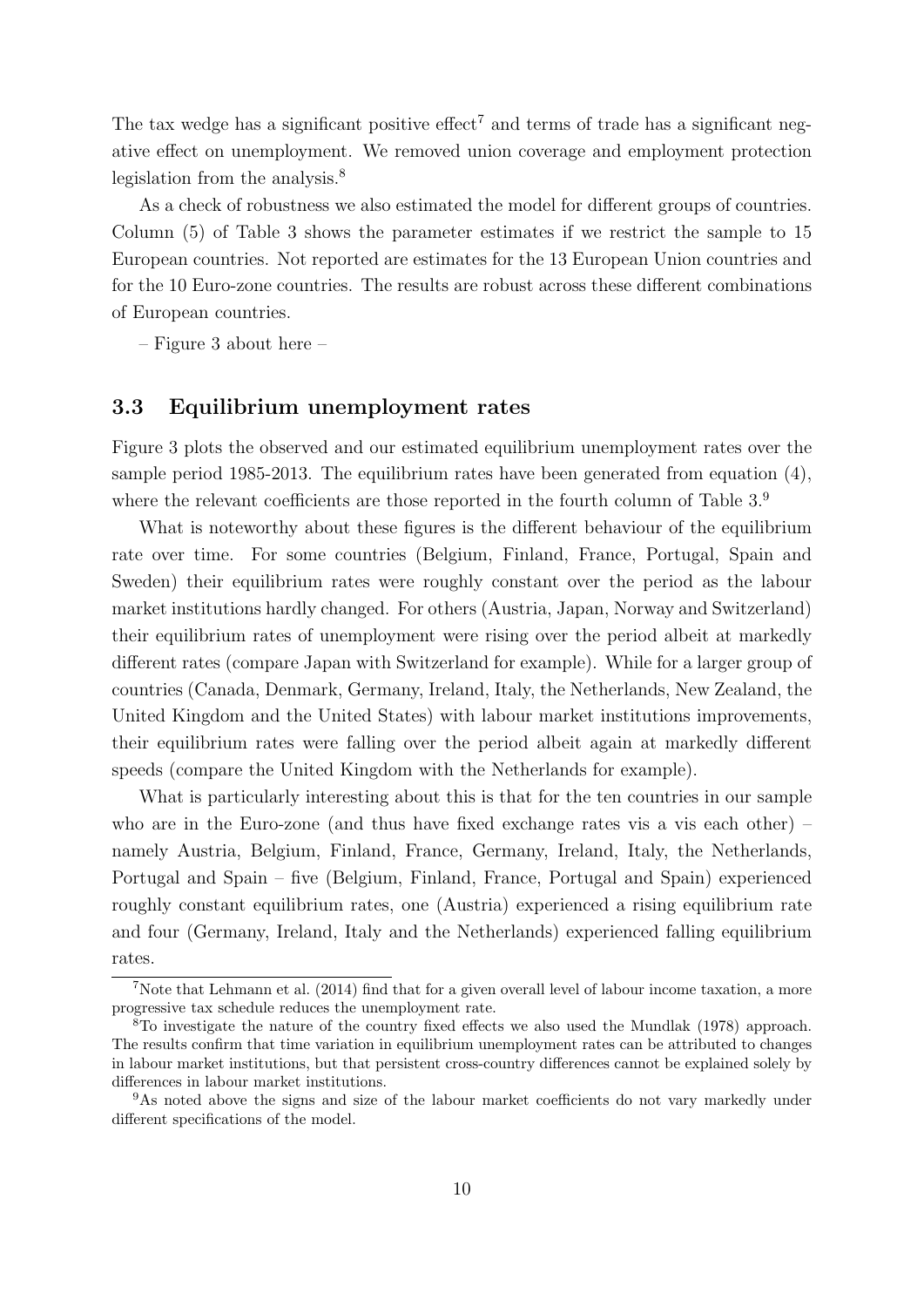Given the model of unemployment used to generate the equilibrium rates of unemployment in this paper, the explanation for the different trends in the equilibrium rate reflect different trends in labour market institutions. We make two observations here about the equilibrium rates of unemployment. To the extent for example that different trends in the equilibrium rate reflect different trends at the national levels in the amount of frictional unemployment - where frictional unemployment in this context is defined as a situation where the characteristics of an unemployed worker in one EU country are matched by the characteristics of a vacancy in that or another EU country - then facilitating labour mobility would seem to be the desirable and effective policy response. To the extent that low mobility is a reflection of current labour market institutions a change in the institutions in a way that would enhance mobility will lead to convergence in the equilibrium rates. Another example would be differences in the equilibrium rate resulting from differences in the UI replacement rate, differences which effectively ensures differences in the minimum reservation wage. Here again a harmonisation of labour market institutions - and specifically in this case social protection objectives and policies - would lead to convergence in the equilibrium rates.

#### 3.4 Sensitivity analysis

To explore the robustness of our findings we performed additional sensitivity analyses. First, we added a common global factor into the Okun model. As discussed in more detail in Appendix B1, this hardly influences our parameter estimates. Second, we introduced product market regulation as an additional explanatory variable. Although product market regulation has a significant positive effect on unemployment rates it has not been retained. This is because product market regulation and union density are highly correlated and it is not clear what product market regulation is picking up (see for details Appendix B2). Furthermore, because of the reunification of Germany, we estimated a model allowing for a shift in the German data at that time. This did not lead to any essential difference in our results. Finally, because changes in the collection of the European labour force survey might have introduced breaks in the unemployment series in 2003, data for 2003 was dropped from our sample period as a robustness check. This did not lead to any change in our main findings.

### 4 Okun's relationship by age and gender

#### 4.1 Unemployment rates by age and gender

There are large and persistent differences in the labour market characteristics of workers according to their age and gender. Table 4 provides an overview of country-specific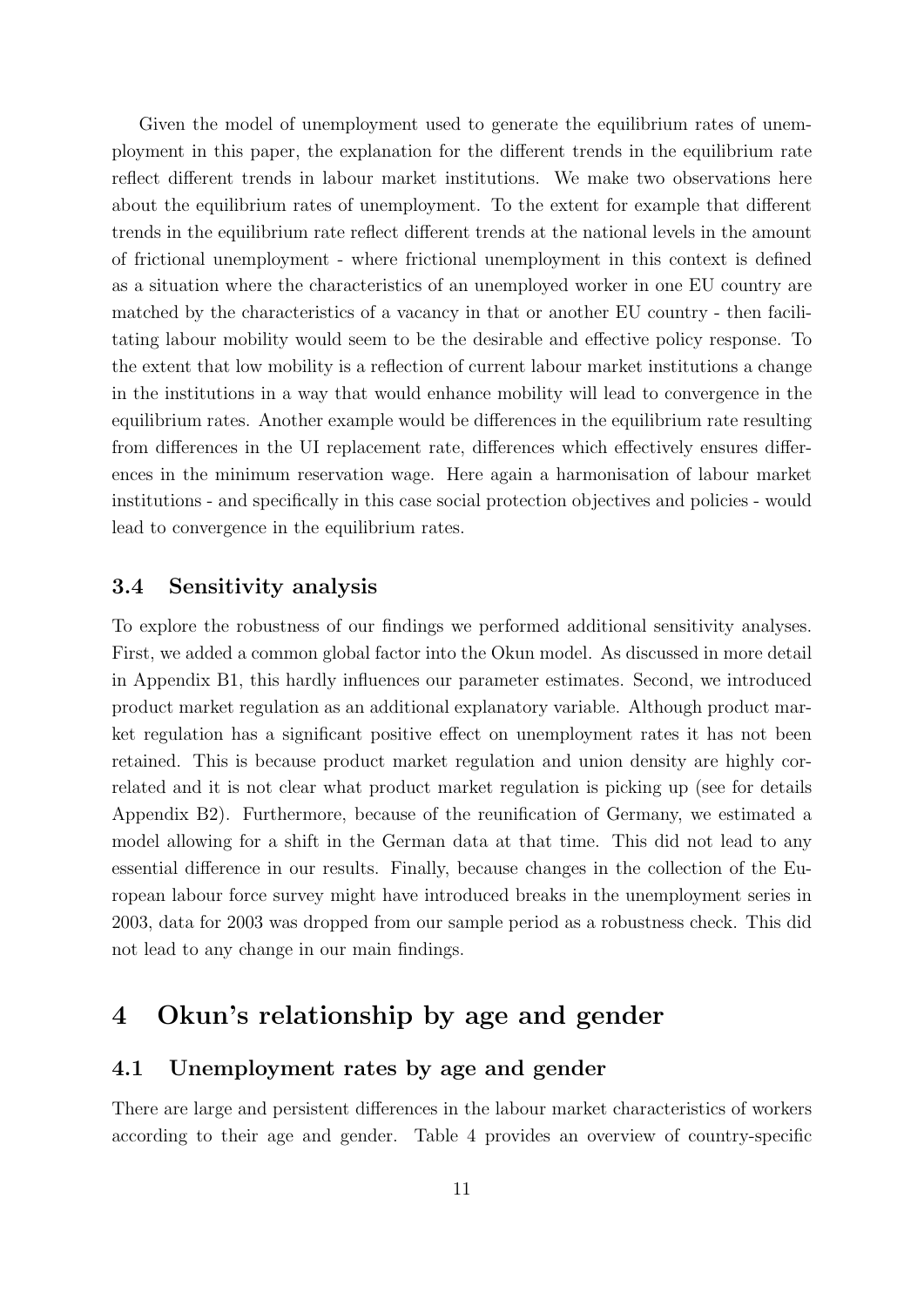averages of the unemployment rates by age and gender. Clearly, there are substantial differences both within and between countries. Youth unemployment rates are on average twice as high as unemployment rates among prime age workers whereas unemployment rates among old men and women are on average the lowest. There are differences between unemployment rates of young men and young women but the dominant difference amongst the young is according to country, not gender. Whereas on average youth unemployment rates in Austria, Germany, Japan and Switzerland are below 10 percent, they are above 25 percent for young men and women in Italy and Spain. There are also differences for prime age workers but they are substantially smaller in absolute terms. The lowest unemployment rates over the time period for prime age men and women are in Norway and Japan (below 4 percent). The highest unemployment rates for old men are in Spain with 10.2 percent and for old women in Germany with almost 11 percent, while the lowest rates for old men and women are in Norway (both less than 2 percent).

– Table 4 and Figure 4 about here –

Figure 4 shows the evolution of unemployment rates over the period 1985-2013 averaged for the 20 countries and disaggregated by age and gender. The unemployment rates shown in panel a are very different depending on age. The unemployment rates of young individuals are by far the highest and they fluctuate much more than the unemployment rates of prime age and old individuals. Conditional on age the differences between men and women are small.

#### 4.2 Modified Okun relationship

It is well-known and has been illustrated in the previous subsection that unemployment rates of young workers are on average higher and more volatile than unemployment rates of prime age and old workers (Bell and Blanchflower (2011)). There are various reasons why Okun's relationship may be age-specific.<sup>10</sup> Compared to older workers young workers have less company-specific skills and less dismissal protection (Dunsch (2015), O'Higgins (1997)). Furthermore, to the extent that age is related to experience, Becker (1964) argues that the amount of specific training affects the incentives of firms and workers to separate - an idea developed by Cairo and Cajner (2014). Since the labour market position of females is different from the labour market position of males it is likely that Okun's relationship is both age and gender-specific.

<sup>&</sup>lt;sup>10</sup>There are three studies that have investigated age-specific versions of the difference form of Okun's law. Hutengs and Stadtmann (2013) estimated Okun's relationship over the period 1984-2011 for 11 Eurozone countries and five age groups. Zanin (2014) studied 5 age cohorts by gender for 33 OECD countries over the period 1998-2012. Hutengs and Stadtmann (2014) estimated Okun's relationship for five Scandinavian countries and five age groups over the period 1984-2011. All studies found that the change in unemployment is more sensitive to economic growth for young workers than for prime age and older workers.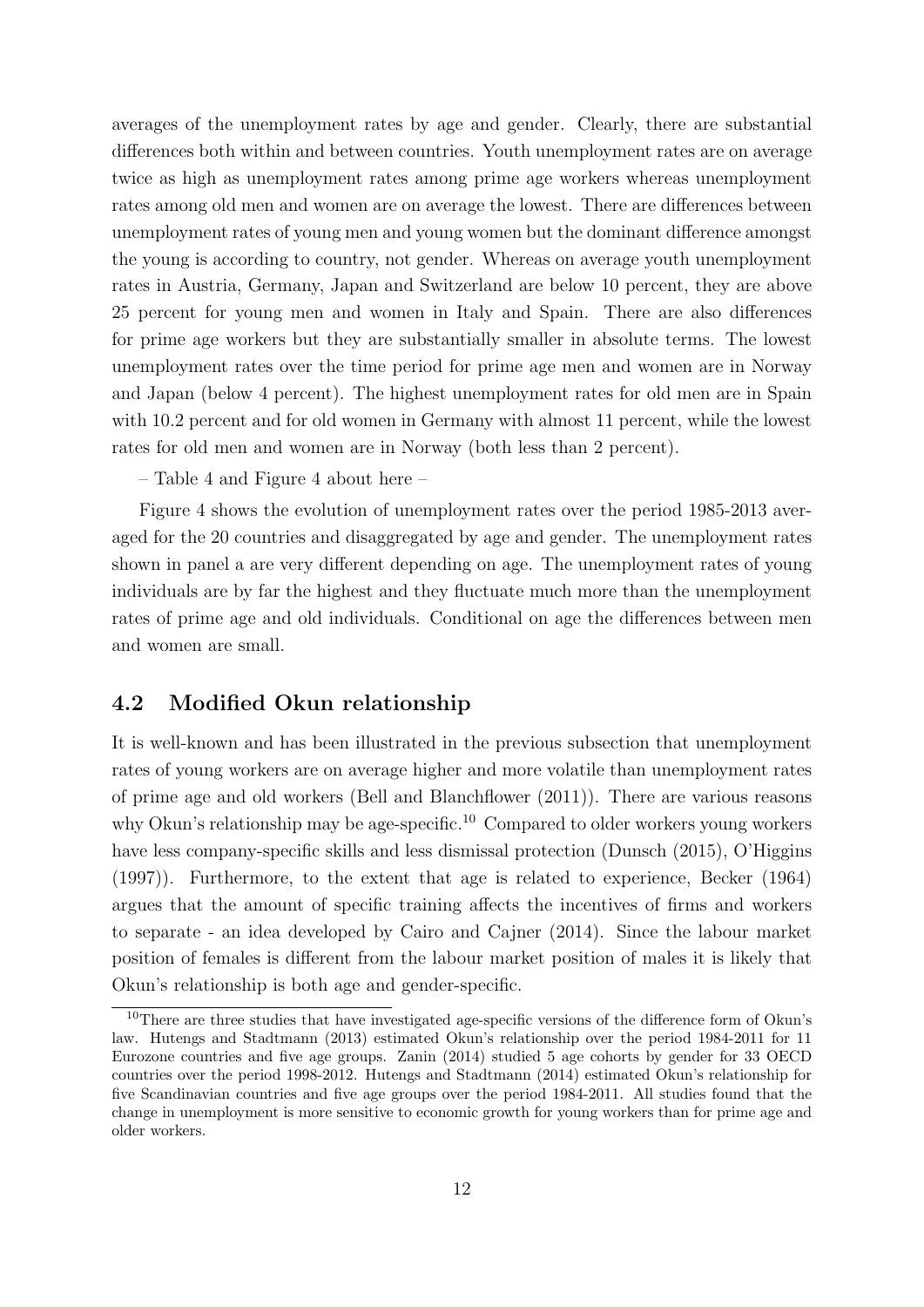We begin by modifying our baseline model (2) to allow estimation of the unemployment rates by age and gender for 6 groups:

$$
u_{ikt} = \alpha_{ik} - \Phi_k(y_{it} - y_{it}^*) + \varepsilon_{ikt} \tag{5}
$$

where k represents 3 age groups (15-24, 25-54, 55-64) for both males and females ( $k =$ 1,..,6). We assume that the equilibrium rates not only differ across countries, they also differ across age groups.

#### 4.3 Parameter estimates

The parameter estimates of equation (5) are presented in Table 5. There are clear differences in the Okun relationship by age and gender. To start with, the effect of the GDP-gap on the unemployment rate decreases with age. Whereas the Okun coefficient has a value of 1.14 for young males, it has a value of 0.56 for prime age males and a value of 0.45 for old males. A similar pattern though at smaller magnitudes is present for females. When output changes, the effect on unemployment rates is more than twice as large for young workers than it is for older workers. This explains Figure 4 which shows that, while fluctuations in unemployment rates are highly correlated across age and gender, they are substantially larger for young workers.

– Table 5 and Figure 5 about here –

Figure 5 shows the cross-country relationship between the estimated equilibrium unemployment rates for young and prime age workers, separately for males and females. Panel a shows the relationship for males. There is across countries a strong correlation between the unemployment rates of young and prime age males. The ratio of the two unemployment rates is about 2.5. Clear outliers are Italy with a relatively high male youth unemployment rate and Germany with a relative low male youth unemployment rate. Panel b shows the same relationship for females. In many countries the female equilibrium unemployment rates are substantially higher for both prime age and young females. Across countries Italy and Germany are likewise outliers, as for males.

Finally, we allow labour institutions to affect the separate Okun's relationships by age and gender (thereby allowing the equilibrium rates and the effect of the output gap on the unemployment rate to be time-varying); for  $k = 1,..,6$ 

$$
u_{ikt} = (\alpha_{ik} + \beta_k z_{it}) - (\Phi_0 + \Phi_k q_{ikt})(y_{it} - y_{it}^*) + \varepsilon_{ikt}
$$
\n
$$
(6)
$$

where z represents labour market institutions,  $q$  is the share of temporary workers and k represents 3 age groups  $(15-24, 25-54, 55-64)$  for both males and females. As shown in panel b of Figure 4 the share of temporary workers is substantially higher among young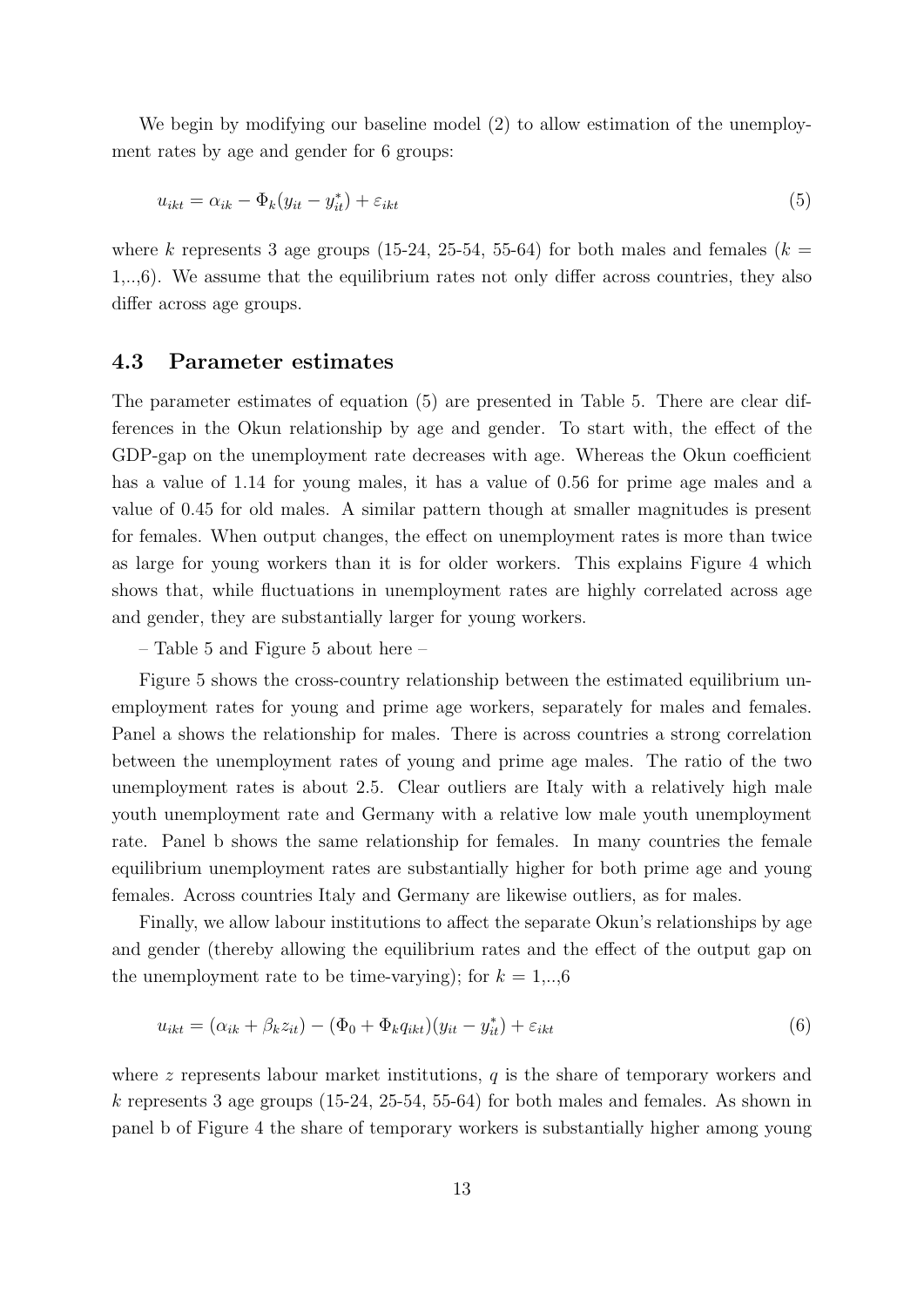workers and also increasing much faster than among prime age and older workers. The increase in the share of temporary workers over the sample period, is on average about 10 percentage-point higher from 25 to 35 percent.

Table 6 shows the relevant parameter estimates of equation 6. Clearly, the estimated gap-coefficients are not very different from those in Table 5. The share of temporary workers has a significant effect on the gap-coefficient except for older workers. This may be due to the low share of old temporary workers as well as with the relative stability of that share. The parameter estimate for the interaction term between the output gap and their share of temporary workers is smaller for young workers but one has to take into account the fact that the share of temporary workers is much higher and increasing. Finally, the magnitude of the effects of labour market institutions on the unemployment rates are age and gender specific. In particular, a high level of wage coordination seems to be mostly beneficial for young workers. A possible explanation is that a high level of wage coordination more strongly internalizes the unemployment effects of wage negotiations. Especially youngsters suffer high unemployment rates. Therefore, they may be more affected by a high level of wage negotiations, i.e. for them the dampening effect on unemployment rates is strongest. Nevertheless, the overall results are not very different from those presented in Table 3.

– Table 6 about here –

As a final sensitivity analysis we included in the estimates for old workers, the average age of retirement. While the variable is significantly different from zero, the other parameter estimates were hardly affected (see Appendix B3 for details).

### 5 Conclusions

Okun's empirical relationship has been shown repeatedly, in a large number of studies to be an enduring stylised fact. In this paper we revisit Okun's relationship using a hybrid specification, namely we relate the unemployment rate, on the one hand, to the (determinants of the) equilibrium unemployment rate and the output gap, on the other.

The computation of the output gap follows standard practice in the literature, namely the output gap is the difference between the actual (log) GDP less the trend (log) output (estimated using the Hodrick-Prescott filter). However, we augment the estimating equation to allow labour market institutional factors to affect the equilibrium rate of unemployment and moreover we also allow the share of temporary workers to affect the relationship between the output gap and the unemployment rate. These features improved the analysis firstly, because the introduction of institutional labour factors which changed over time allowed the derivation of time-varying equilibrium unemployment rates and secondly, the introduction of a term to capture flexibility in the labour market (the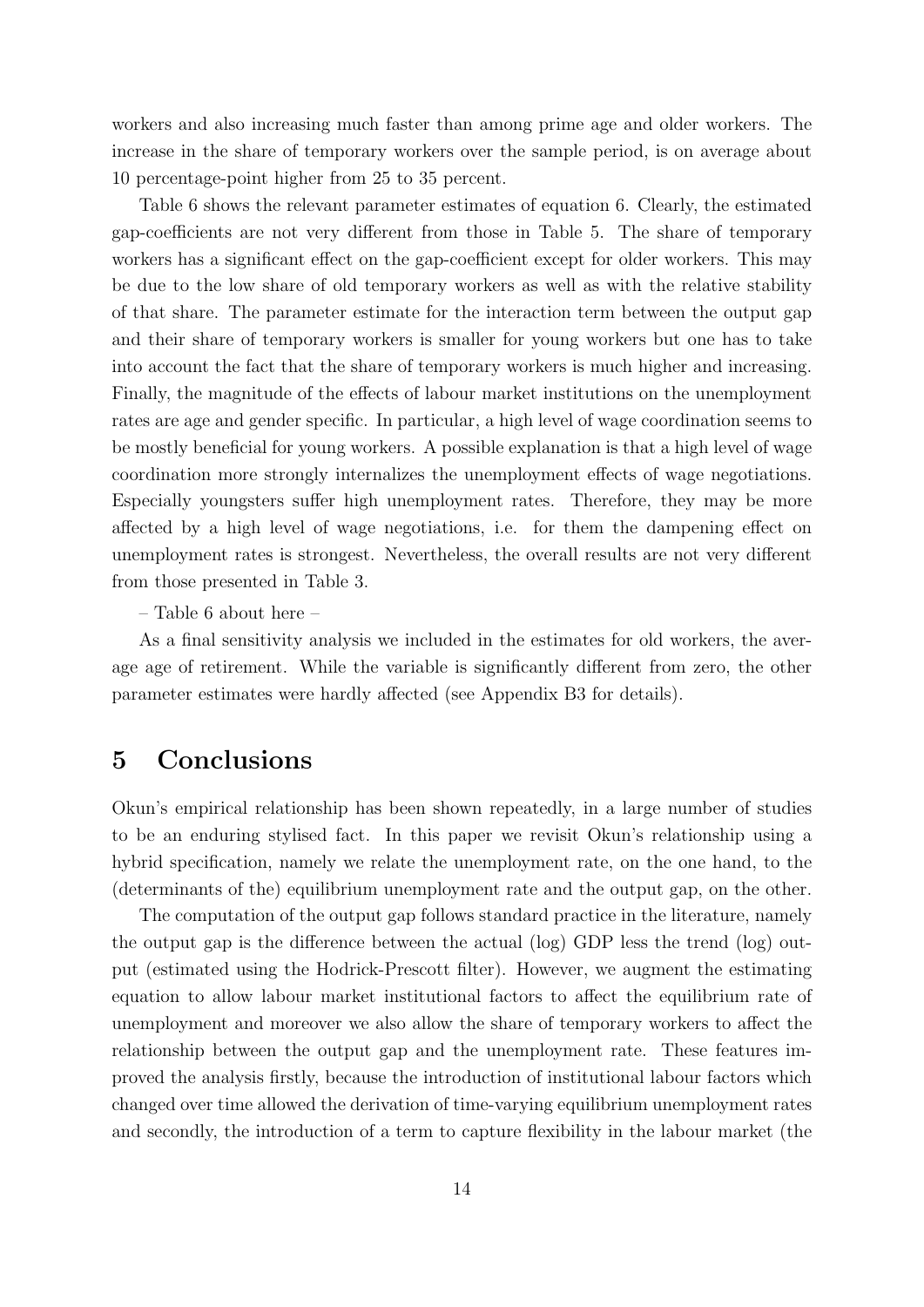share of temporary workers) was particularly important as it captured effectively changes in the Okun coefficient over time and allows us to avoid the need to arbitrarily impose different coefficients pre- and post- the Great Recession. Introducing an interaction between the share of temporary workers and the output gap is also relevant from an economic point of view. Labour markets have become more flexible in the past decades and especially among young workers the share of temporary workers is not only high but also increasing fast. In terms of Okun's relationship this means that the unemployment effects of shocks to output have increased over time.

The empirical analysis was conducted using a panel dataset covering 20 OECD countries over the sample period 1985-2013. Although the observations were diverse over space and time, they are all indicative of economic behaviour in advanced economies linked by significant trade and financial flows. The study focused on drawing broad inferences, but we have also drawn attention to country-specific differences. We find that the equilibrium unemployment rate is (as expected) positively related to union density, the replacement rate and the tax wedge and is (again as expected) negatively related to the level of the wage coordination and the terms of trade.

Finally, since the unemployment rates for younger workers (aged between 15 and 24 years) were considerably higher than unemployment rates of both prime age and older workers, we also estimated Okun's relationship using unemployment rates disaggregated by age and gender. The results provide statistically significant empirical evidence that the effect of changes in the output gap on the unemployment rate decreases with age. In particular, that a positive change in the output gap is likely to result in a greater reduction in unemployment among younger job-seekers compared to the other age groups. From a policy perspective, it follows that an increase in economic growth (to close the output gap) will not only have the desired outcome of reducing the unemployment rate, it will also have the distributional effect of lowering youth unemployment.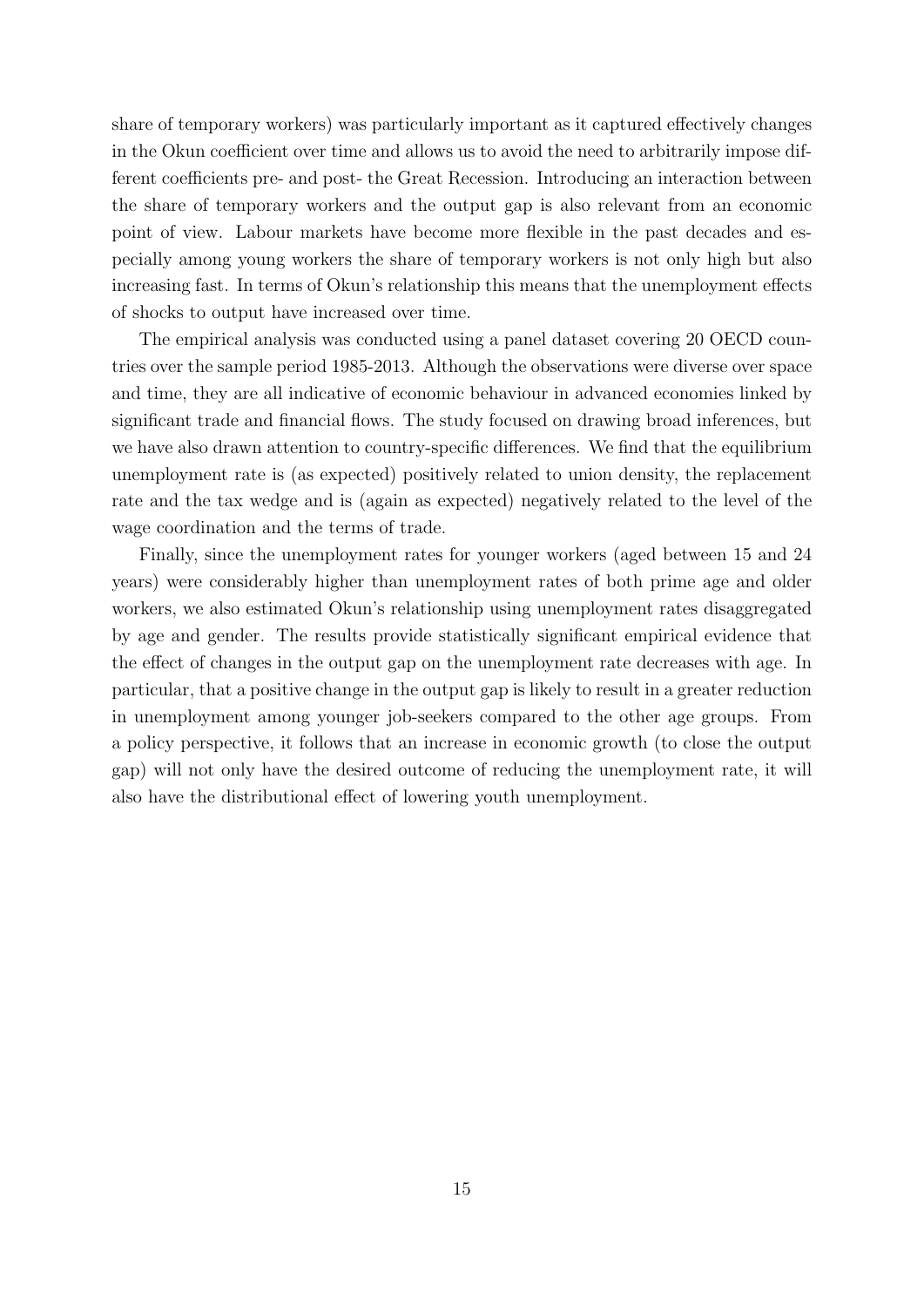### References

- Adams, C. and D. T. Coe (1990). A systems approach to estimating the natural rate of unemployment and potential output for the United States. Staff Papers-International Monetary Fund  $37(2)$ , 232-293.
- Adams, C., P. Fenton, and F. Larsen (1987). Potential output in major industrial countries. Staff studies for the World Economic Outlook, Washington, IMF.
- Arpaia, A. and G. Mourre (2005). Labour market institutions and labour market performance: A survey of the literature. Economic Paper 238, European Commission.
- Ball, L., D. Leigh, and P. Loungani (2013). Okun's law: fit at 50? NBER Working Paper 18668.
- Bassanini, A. and R. Duval (2006). Employment patterns in OECD countries: reassessing the role of policies and institutions. Economics Department Working Papers 486, OECD.
- Bassanini, A. and R. Duval (2009). Unemployment, institutions and reform complementarities: Re-assessing the aggregate evidence for OECD countries. Oxford Review of Economic Policy 25, 40–59.
- Becker, G. S. (1964). Human Capital: A Theoretical and Empirical Analysis with Special Reference to Education. Columbia University Press, New York.
- Bell, D. and D. Blanchflower (2011). Young people and the Great Recession. Oxford Review of Economic Policy 27, 241–267.
- Belot, M. and J. C. van Ours (2001). Unemployment and labor market institutions: an empirical analysis. Journal of Japanese and International Economics 15, 1–16.
- Belot, M. and J. C. van Ours (2004). Does the recent success of some OECD countries in lowering their unemployment rate lie in the clever design of their labor market reforms? Oxford Economic Papers 56, 621–642.
- Bertola, G. (1999). Handbook of labor economics, Chapter Microeconomic perspectives on aggregate labor markets, pp. 2985–3028. Amsterdam: North-Holland.
- Blanchard, O. and J. Wolfers (2000). The role of shocks and institutions in the rise of European unemployment: The aggregate evidence. Economic Journal 110, 1–33.
- Boeri, T. and J. C. van Ours (2013). The Economics of Imperfect Labor Market, 2nd edition. Princeton University Press.
- Cairo, I. and T. Cajner (2014). Human capital and unemployment dynamics: Why more educated workers enjoy greater employment stability. Staff Working Paper 2014-09, Federal Reserve Board, Washington.
- Calmfors, L. and J. Driffill (1988). Bargaining structure, corporatism and macroeconomic performance. Economic Policy  $3(6)$ , 13–61.
- Cazes, S., S. Verick, and F. Al Hussami (2013). Why did unemployment respond so differently to the global financial crisis across countries? Insights from Okun's Law. IZA Journal of Labor Policy 2, 1–18.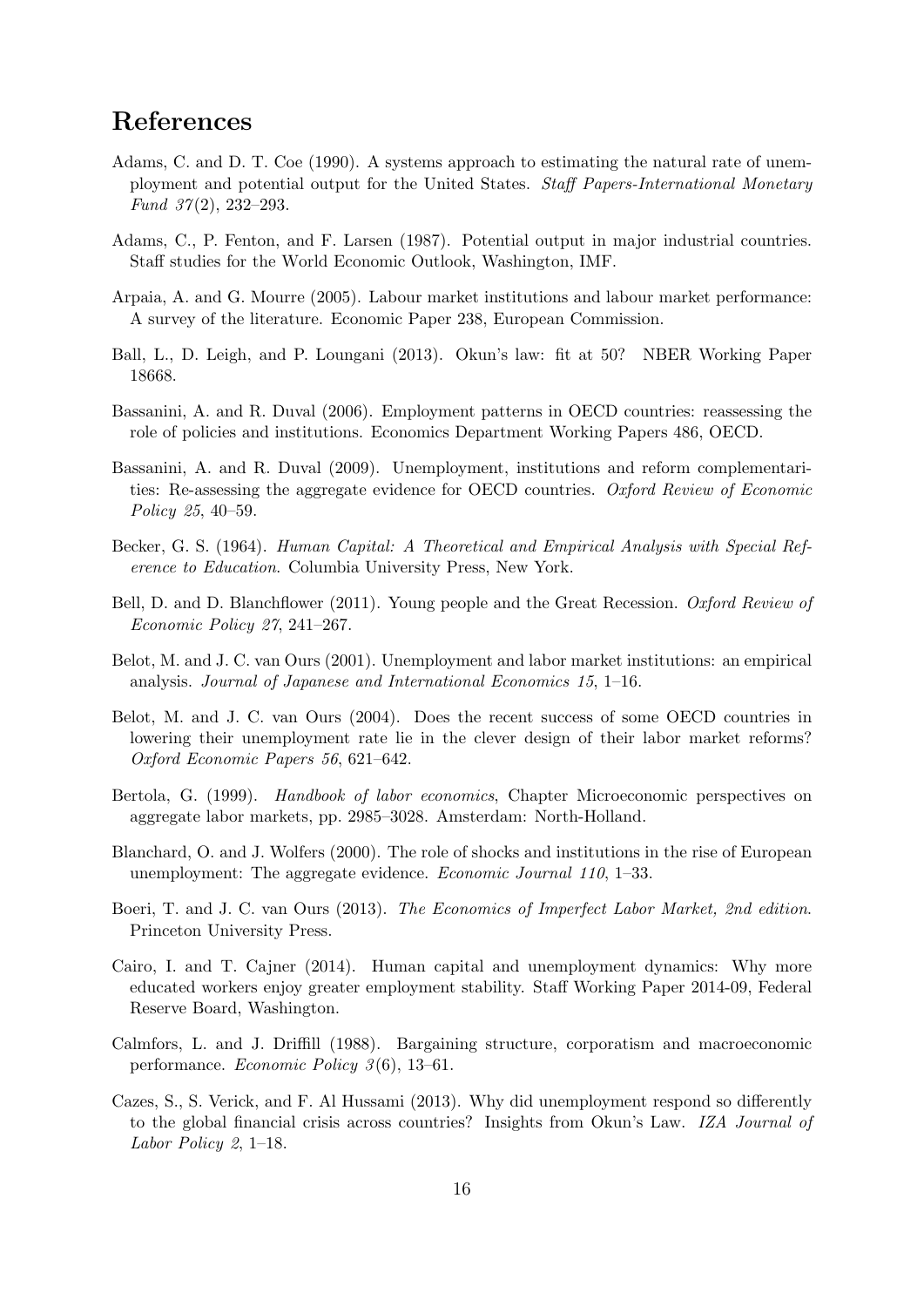- Coe, D. (1990). Structural determinants of the natural rate of unemployment in Canada. Staff Papers-International Monetary Fund 37 (1), 94–115.
- Dolado, J. J., C. Garcia-Serrano, and J. F. Jimeno (2002). Drawing lessons from the boom of temporary jobs in Spain. Economic Journal 112, F270–F295.
- Dunsch, S. (2015). Okun's law and youth unemployment in Germany and Poland. Discussion Paper 373, European University Viadrina Frankfurt.
- Elmeskov, J., J. P. Martin, and S. Scarpetta (1998). Key lessons for labor market reforms: Evidence from OECD countries' experience. Swedish Economic Policy Review 5(2), 205–252.
- Faccini, R. (2014). Reassessing labour market reforms: Temporary contracts as a screening device. Economic Journal 124, 167–200.
- Griffith, R., R. Harrison, and G. Macartney (2007). Product market reforms, labour market institutions and unemployment. Economic Journal 117, C142–C166.
- Herwartz, H. and A. Niebuhr (2011). Growth, unemployment and labour market institutions: evidence from a cross-section of EU regions. Applied Economics  $43(30)$ , 4663-4676.
- Holmlund, B. (2014). What do labor market institutions do? Labour Economics 30, 62–69.
- Hutengs, O. and G. Stadtmann (2013). Age effects in Okun's law within the Eurozone. Applied Economics Letters  $20(9)$ , 821-825.
- Hutengs, O. and G. Stadtmann (2014). Age- and gender-specific unemployment in Scandinavian countries: An analysis based on Okun's law. Comparative Economic Studies 56, 567–580.
- International Monetary Fund (2010). World Economic Outlook. IMF, Washington.
- Lehmann, E., C. Lucifora, S. Moriconi, and B. Van der Linden (2014). Beyond the labour income tax wedge: the unemployment-reducing effect of tax progressivity. Discussion paper no. 8276, IZA.
- Mundlak, Y. (1978). On the pooling of time series and cross-section data. Econometrica  $46$ , 69–85.
- Nickell, S. (1997). Unemployment and labor market rigidities: Europe versus North America. Journal of Economic Perspectives 11, 55–74.
- Nickell, S. J. and R. Layard (1999). Handbook of Labor Economics, Chapter Labor market institutions and economic performance, pp. 3029–3084. Amsterdam: North-Holland.
- Nickell, S. J., L. Nunziata, and W. Ochel (2005). Unemployment in the OECD since the 1960s; what do we know? *Economic Journal 115*, 1–27.
- OECD (2013). Employment Outlook. OECD: Paris.
- O'Higgins (1997). The challenge of youth unemployment. International Social Security Review 50, 63–93.
- Okun, A. M. (1962). Potential GNP: Its measurement and significance. Proceedings of Business and Economics Statistics Section, American Statistical Association, 331-356.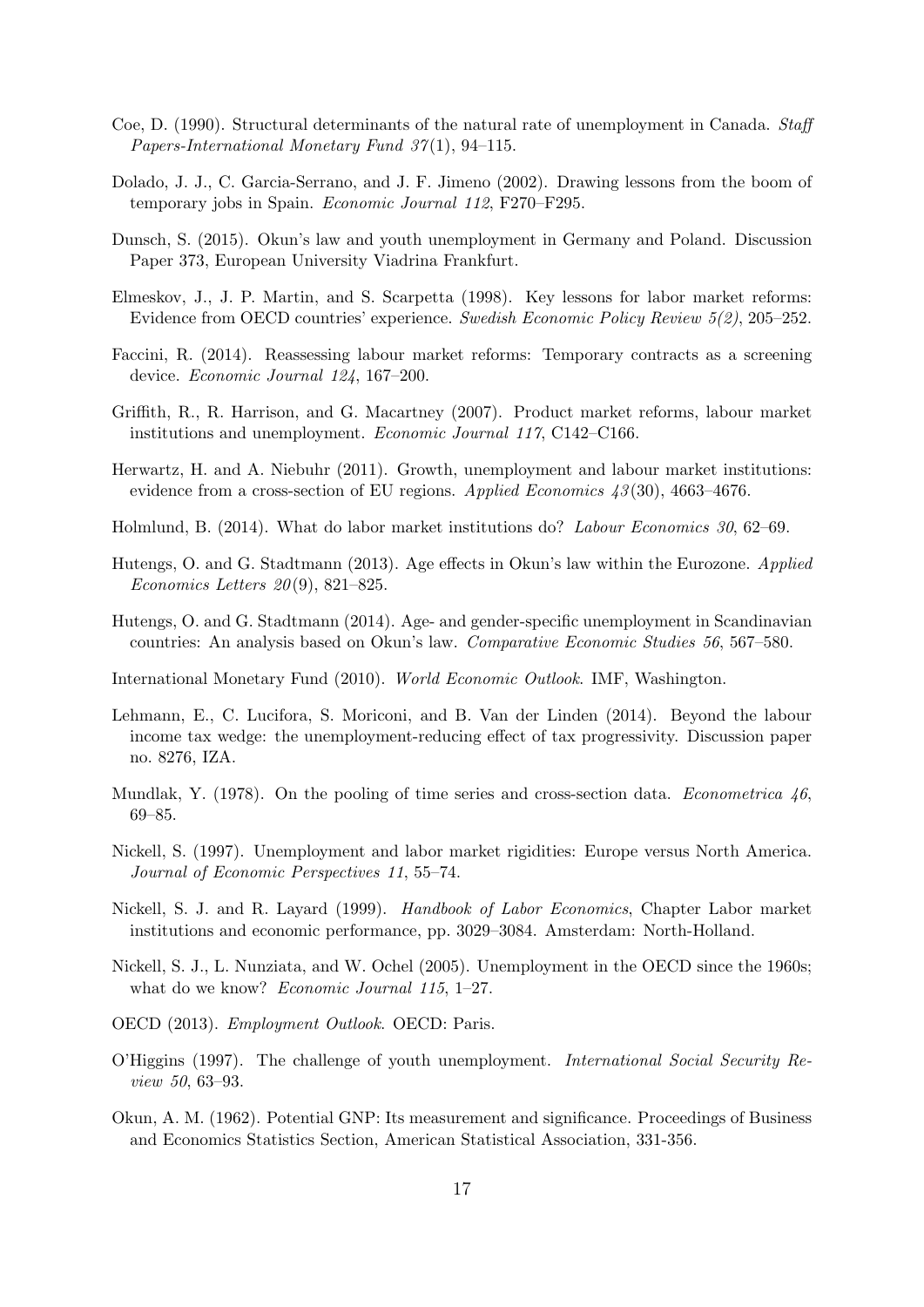- Owyang, M. T. and T. Sekhposyan (2012). Okun's law of the business cycle: Was the Great Recession all that different? Federal Reserve Bank of St. Louis Review (September/October), 399–418.
- Pereira, R. M. (2013). Okun's law across the business cycle and during the Great Recession: a Markov switching analysis. College of William and Mary Working Paper 139.
- Perman, R. and G. Stephan (2015). Okun's law a meta analysis. The Manchester School 83(1), 101–126.
- Ravn, M. and H. Uhlig (2002). On adjusting the Hodrick-Prescott filter for the frequency of observations. Review of Economics and Statistics 84 (2), 371–380.
- Scarpetta, S. (1996). Assessing the role of labour market policies and institutional settings on unemployment: A cross-country study. OECD Economic studies  $26(1)$ , 43-98.
- Segal, L. M. and D. G. Sullivan (1997). The growth of temporary services work. Journal of Economic Perspectives 11, 117–136.
- Siebert, H. (1997). Labor market rigidities: at the root of unemployment in Europe. Journal of Economic Perspectives 11, 37–54.
- van Ours, J. C. (2015). The Great Recession was not so Great. Labour Economics 34, 1–12.
- Vandenberg, P. (2010). Impact of labor market institutions on unemployment: results from a global panel. Asian development bank economics working paper series no 219, Asian Development Bank.
- Visser, J. (2011). Data base on institutional characteristics of trade unions, wage setting, state intervention and social pacts, 1960-2010, version 3.0. Technical report, Amsterdam Institute for Advance Labor Studies AIAS, University of Amsterdam.
- Zanin, L. (2014). On Okun's law in OECD countries: an analysis by age cohorts. Economics Letters 125, 243–248.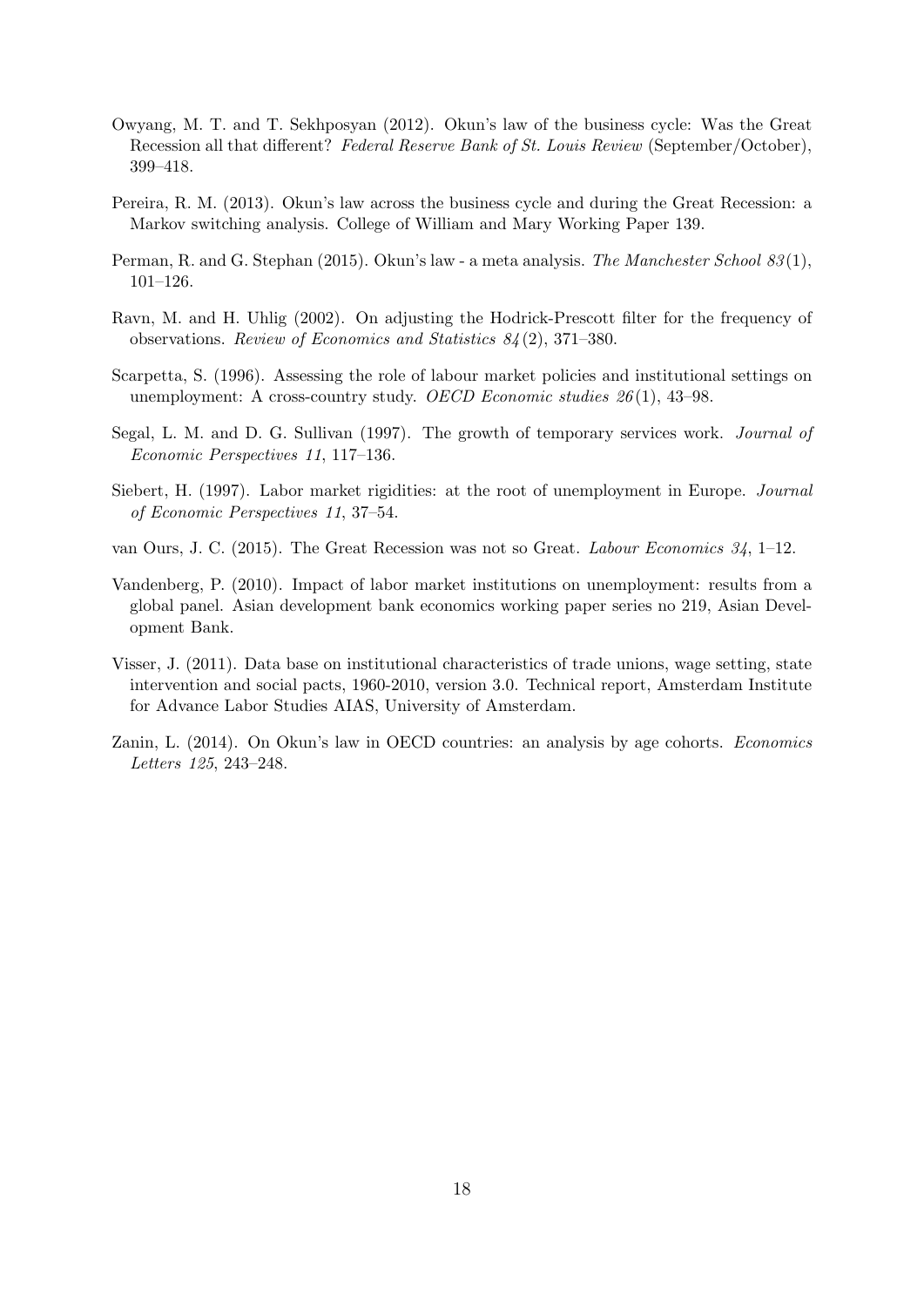### Appendix A: Details on data

- 1. Unemployment and employment data: Unemployment national averages for 20 countries. Sources : (1) 1985-2003: Bassanini and Duval (2006), (2) 2004-2013: OECD labour force statistics. Unemployment rates and employment rates by gender and age. Source: OECD labour force statistics.
- 2. GDP. Source: World Bank.
- 3. Unions and wage bargaining: Visser (2011) published a data base for the period 1960 to 2010 on institutional characteristics of trade unions, wage setting, state intervention and social pacts. In case of missing observations in recent years numbers are assumed to be constant from the last available year onwards. From this database the following series are used: 1. Union density: union membership as a percentage of wage and salary earners in employment. 2. Union coverage: employees in workplaces covered by unions or works councils as a percentage of all wage and salary earners in employment; adjusted for the possibility that some sectors or occupations are excluded from the right to bargain. 3. Coordination of wage bargaining: discrete values ranging from 5 (economy-wide bargaining) to 1 (fragmented bargaining, mostly at company level).
- 4. UI replacement rate: unemployment insurance and unemployment assistance benefits as a percentage of the Average Production Worker wage; this OECD summary measure is defined as the average of the gross unemployment benefit replacement rates for two earnings levels, three family situations and three durations of unemployment. Series 1985 to 2005 available for odd years – even years are calculated as average of adjacent odd years; from 2006 onwards unemployment insurance and unemployment assistance benefits as a percentage of the Average Worker wage; the jump in series from 2005 to 2006 has been accounted for by the authors. Source: OECD statistics.
- 5. Tax wedge: One-earner married couple at 100% of average earnings with 2 children expressed as a percentage of labour costs. Source: OECD Taxing Wages - Comparative tables, Average Tax Wedge (%).
- 6. Employment protection legislation; scale 0–6, low to high. Series available from 1985. Source: OECD (2013).
- 7. Average retirement age: OECD average effective age of retirement calculated as a weighted average of (net) withdrawals from the labour market at different ages over a 5-year period for workers initially aged 40 and over. Source: OECD labour force statistics.
- 8. Terms of trade: Calculated as the ratio of the Deflators for Exports and Imports. Source: OECD Economic Outlook - Country Tables Annual Data, Deflators and CPI.
- 9. Share of temporary workers, average and by gender and age. Source: OECD labour force statistics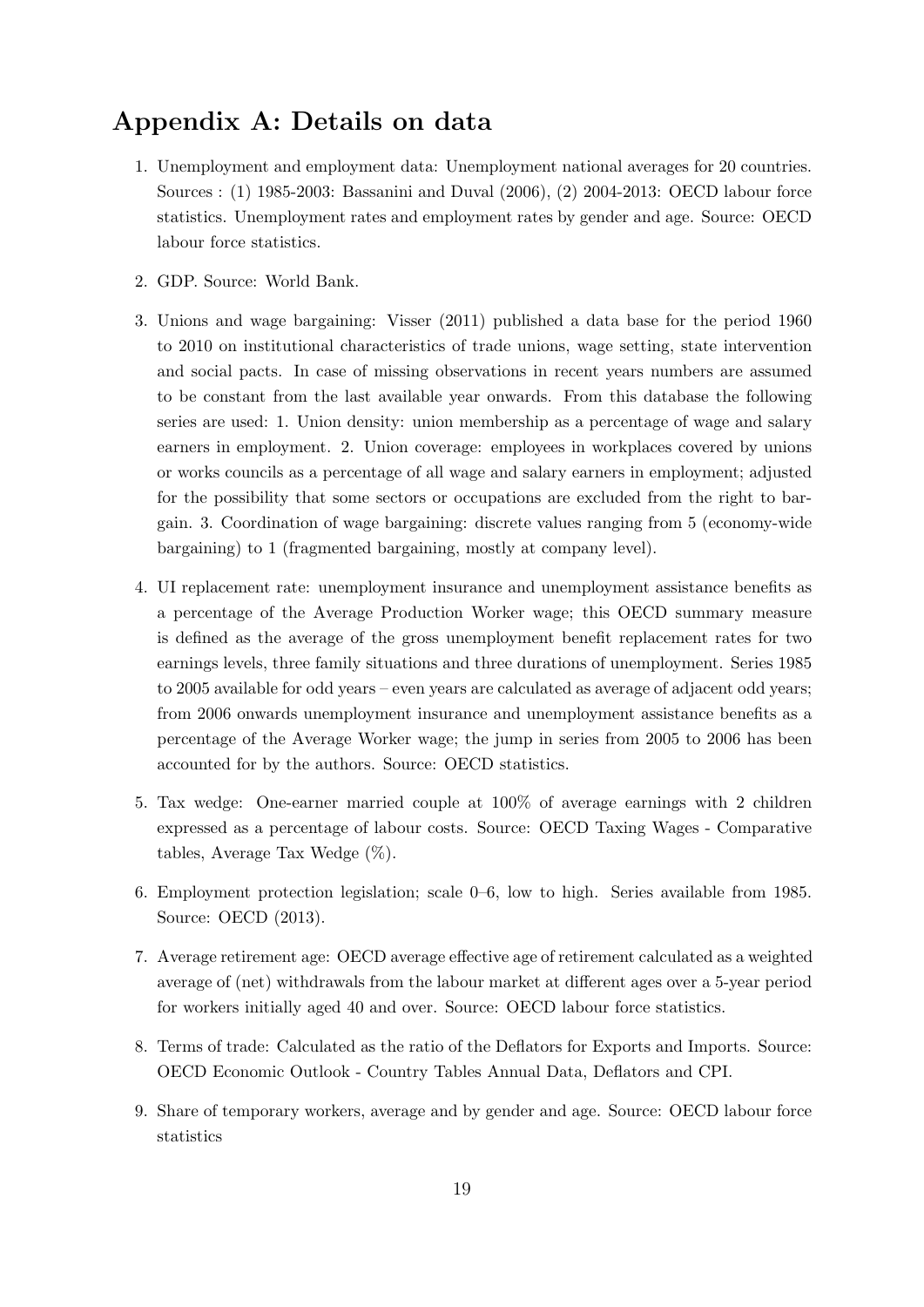10. Product market regulation: Summary indicator of regulatory impediments to product market competition in seven non-manufacturing industries. Source: OECD Regulatory Base.

Table A1 provides information about averages of unemployment rates (%) and annual GDPgrowth rates (%) over the period 1985-2013. Averaged over the 20 countries, the unemployment rate was 7.5% and the annual GDP-growth rate was 2.3%.

|                | u    | growth |                    | u    | growth |
|----------------|------|--------|--------------------|------|--------|
| Australia      | 6.9  | 3.4    | Japan              | 3.9  | 1.8    |
| Austria        | 4.0  | 2.2    | <b>Netherlands</b> | 5.9  | 2.2    |
| Belgium        | 8.5  | 1.9    | New Zealand        | 6.2  | 2.4    |
| Canada.        | 8.3  | 2.5    | Norway             | 3.9  | 2.4    |
| Denmark        | 6.5  | 1.5    | Portugal           | 7.7  | 2.1    |
| Finland        | 9.0  | 2.1    | Spain              | 17.3 | 2.4    |
| France         | 9.9  | 1.8    | Sweden             | 6.4  | 2.2    |
| Germany        | 7.7  | 1.8    | Switzerland        | 3.1  | 1.8    |
| <b>Ireland</b> | 11.1 | 4.4    | United Kingdom     | 7.5  | 2.4    |
| Italy          | 10.1 | 1.2    | United States      | 6.2  | 2.7    |
|                |      |        |                    |      |        |

Table A1: Unemployment and GDP growth; averages 1985-2013

Note that by construction the average output-gap is 0 for every country.

Table A2 present correlations between labour market institutions. To remove cross-sectional correlation, all series are transformed to differences from country-averages. Clearly, the correlations between union coverage and union density, between product market regulation and union density and between product market regulation and employment protection legislation are quite high.

| Table A2: Correlations between labour market institutions 1985-2013 |  |
|---------------------------------------------------------------------|--|
|---------------------------------------------------------------------|--|

|                        | 1.      | 2.      | 3.      | 4.      | 5.   | 6.   | 7.   | 8. |
|------------------------|---------|---------|---------|---------|------|------|------|----|
| 1. Union coverage      |         |         |         |         |      |      |      |    |
| 2. Union density       | 0.73    |         |         |         |      |      |      |    |
| 3. Wage coordination   | 0.31    | 0.29    |         |         |      |      |      |    |
| 4. UI replacement rate | 0.05    | $-0.10$ | 0.08    |         |      |      |      |    |
| 5. Tax wedge           | 0.46    | 0.45    | $-0.06$ | $-0.16$ |      |      |      |    |
| 6. Terms of trade      | $-0.01$ | 0.02    | $-0.03$ | $-0.04$ | 0.00 |      |      |    |
| 7. EPL                 | 0.02    | 0.21    | $-0.02$ | $-0.38$ | 0.11 | 0.15 |      |    |
| 8. PMR                 | 0.39    | 0.67    | 0.14    | $-0.23$ | 0.33 | 0.11 | 0.63 |    |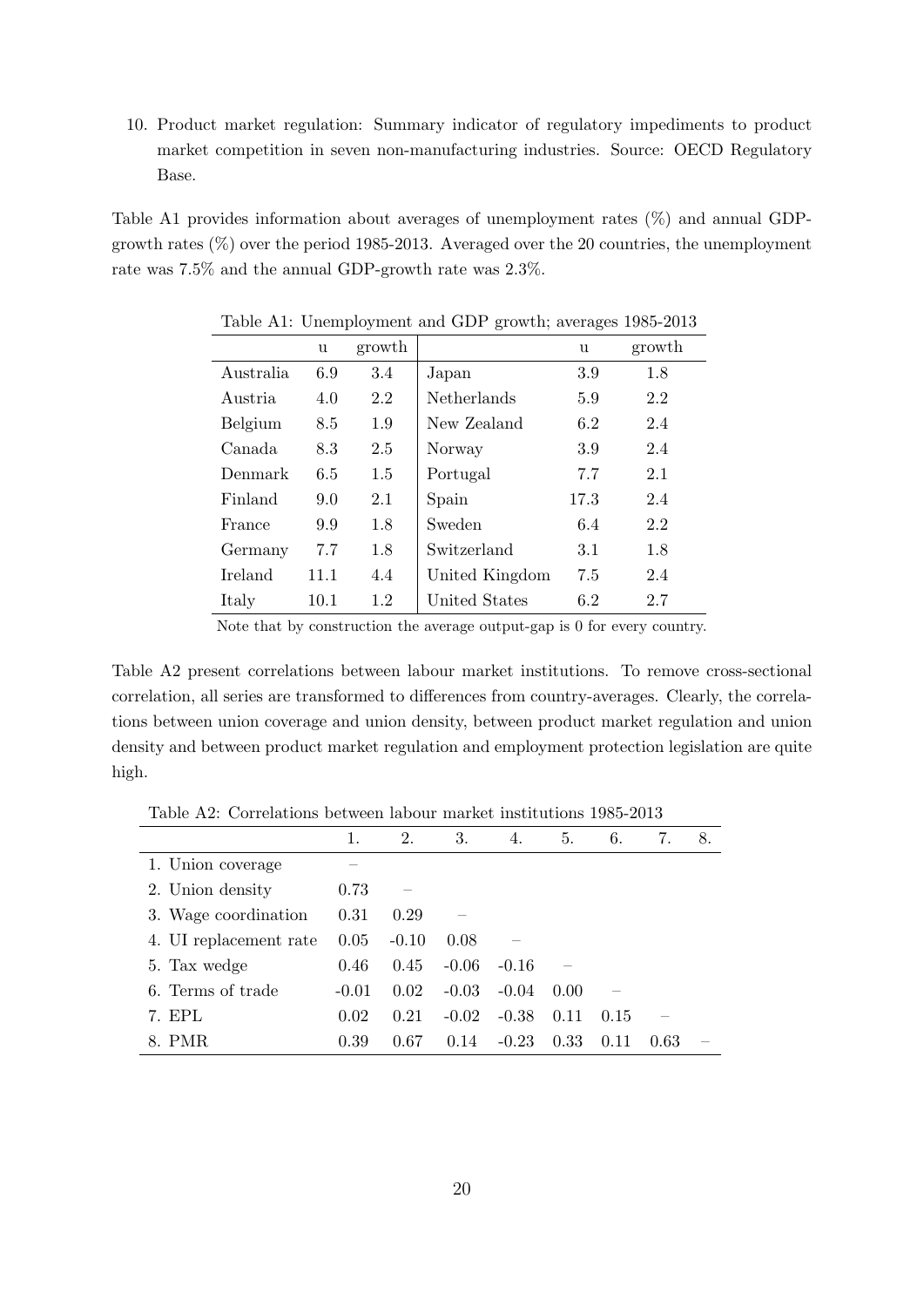### Appendix B: Sensitivity analysis

#### B1: Adding a common factor

As a further check on the robustness of our results, we also introduced an additional common factor into the Okun model:

$$
u_i t = \alpha_i + \beta x_{it} + \phi(y_{it} - y_{it}^*) + \kappa F_t + e_{it}
$$
\n<sup>(7)</sup>

with  $\kappa$  as additional parameter and  $F_t = F_{t-1} + \nu_t$ . That is the equilibrium unemployment rates are driven by labour market institutions and a common (global) latent variable. Preliminary factor analysis using a principle components approach showed that the first principle component accounts for around 40% of the variation of unemployment rate in the panel and it needs at least 5 factors to account for about 90% of the variations. The results with a common factor are shown Table B1. This table compares the parameter estimates of our baseline model where column (1) replicates column (4) of Table 3 while column (2) present the parameter estimates of the common factor approach.

Table B1: Adding a common factor

|                       | Baseline |        | Common factor |        |  |  |
|-----------------------|----------|--------|---------------|--------|--|--|
| $GDP$ -gap            | 0.47     | (0.00) | 0.41          | (0.00) |  |  |
| $GDP$ -gap*share temp | 0.05     | (0.00) | 0.03          | (0.00) |  |  |
| Union density         | 0.06     | (0.00) | 0.01          | (0.36) |  |  |
| Wage coordination     | $-0.65$  | (0.00) | $-0.70$       | (0.00) |  |  |
| UI Replacement rate   | 0.04     | (0.01) | 0.06          | (0.04) |  |  |
| Tax wedge             | 0.14     | (0.00) | 0.14          | (0.00) |  |  |
| Terms of trade        | $-0.06$  | (0.00) | $-0.06$       | (0.01) |  |  |
| Common factor         |          |        | 0.46          | (0.00) |  |  |
| Constant              | 7.51     | (0.00) | 7.51          | (0.00) |  |  |

Note: p-values in parentheses

From a comparison of the parameter estimates in both columns, it is clear that some of the parameter estimates are affected but with the exception of union density the parameter estimates are not quantitatively different from each other. It would seem that the common factor is mainly picking up the effect of union density. Since our aim is to be explicit about labour market institutions, we have opted to concentrate on the model with the union density variable rather than the one with the common (global) factor.

#### B2: Product market regulation

By way of sensitivity analysis we introduced an indicator for product market regulations as additional explanatory variable (see also Appendix A). The results are shown in Table B2.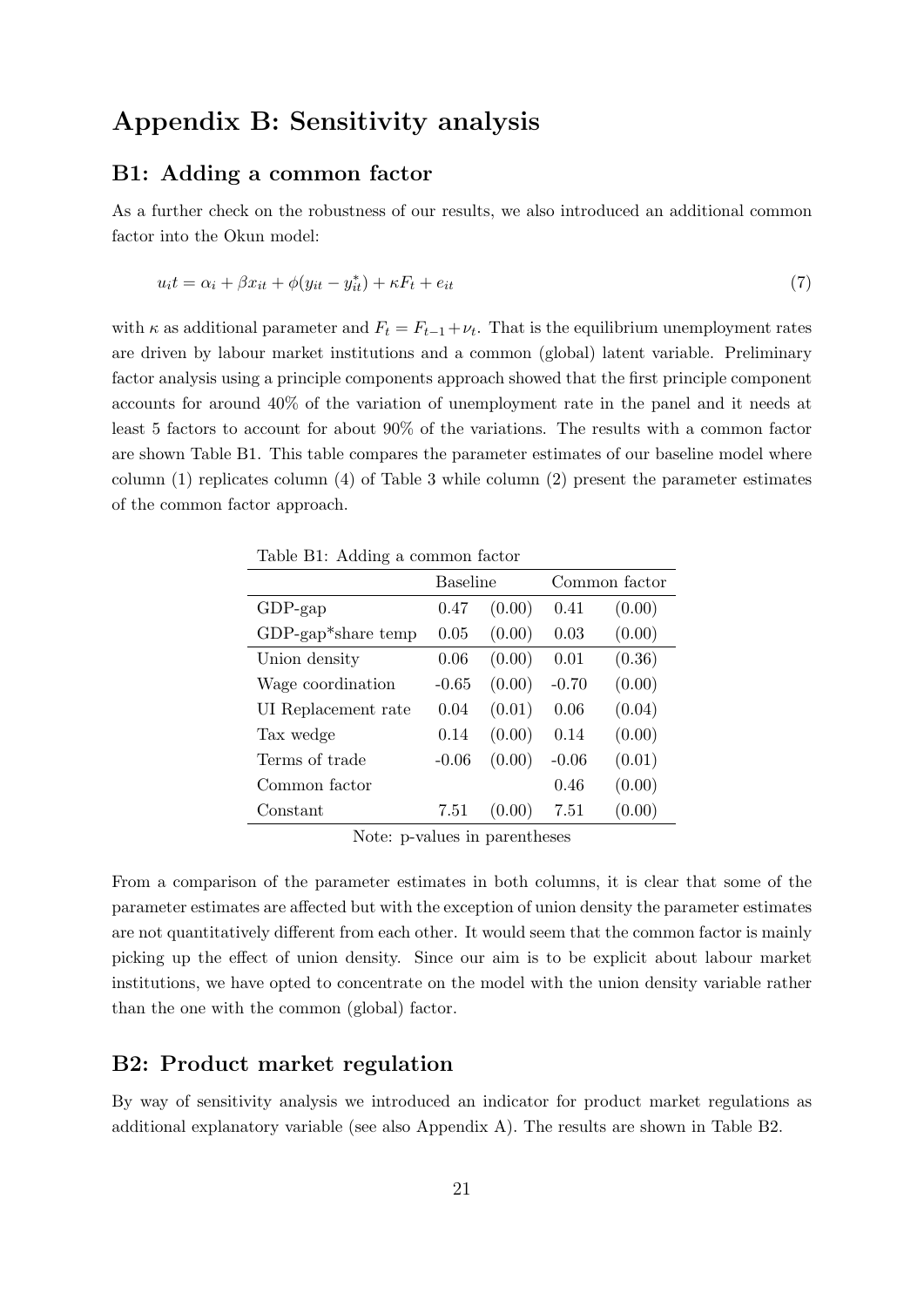| Variable            |         | (1)    |         | $\left(2\right)$ |
|---------------------|---------|--------|---------|------------------|
| $GDP$ -gap          | 0.48    | (0.00) | 0.48    | (0.00)           |
| Union density       | 0.00    | (0.95) |         |                  |
| Wage coordination   | $-0.63$ | (0.00) | $-0.63$ | (0.00)           |
| UI replacement rate | 0.06    | (0.00) | 0.05    | (0.00)           |
| Tax wedge           | 0.14    | (0.00) | 0.14    | (0.00)           |
| Terms of trade      | $-0.07$ | (0.00) | $-0.07$ | (0.00)           |
| PMR                 | 0.36    | (0.00) | 0.36    | (0.00)           |
| $\text{Constant}$   | 7.50    | (0.00) | 7.50    | (0.00)           |

Table B2: Introducing Product Market Regulations

Note: p-values in parentheses

Product market regulations have a significant positive effect on the unemployment rate. However, now union density becomes insignificant. If we remove union density the effect of product market regulations remains significantly positive. As shown in Table A2 product market regulation and union density are highly correlated. This correlation could arise because in many countries over time PMR has been reduced at the same time as union density also dropped. For illustrative purposes Table B3 shows estimates of the Okun relationship by age and gender when we remove union density as explanatory variable and introduce PMR instead.

Table B3: Estimates by age and gender with PMR

| Males                 |         |        |         |        | Females |        |         |        |         |        |         |        |
|-----------------------|---------|--------|---------|--------|---------|--------|---------|--------|---------|--------|---------|--------|
|                       |         | 15-24  |         | 25-54  |         | 55-64  |         | 15-24  |         | 25-54  |         | 55-64  |
| $GDP$ -gap            | 1.07    | (0.00) | 0.52    | (0.00) | 0.46    | (0.00) | 0.70    | (0.00) | 0.30    | (0.00) | 0.24    | (0.00) |
| $GDP$ -gap*share temp | 0.03    | (0.00) | 0.07    | (0.00) | 0.03    | (0.19) | 0.02    | (0.02) | 0.06    | (0.00) | $-0.01$ | (0.48) |
| Wage coordination     | $-0.65$ | (0.00) | $-0.22$ | (0.01) | $-0.25$ | (0.01) | $-0.87$ | (0.00) | $-0.57$ | (0.00) | $-0.18$ | (0.01) |
| UI Replacement rate   | $-0.01$ | (0.84) | 0.07    | (0.00) | 0.06    | (0.01) | $-0.03$ | (0.25) | 0.07    | (0.01) | 0.05    | (0.01) |
| Tax wedge             | 0.07    | (0.12) | 0.12    | (0.00) | 0.05    | (0.01) | 0.11    | (0.01) | 0.14    | (0.00) | 0.08    | (0.01) |
| Terms of trade        | $-0.10$ | (0.00) | $-0.07$ | (0.02) | $-0.05$ | (0.00) | $-0.05$ | (0.02) | $-0.04$ | (0.00) | $-0.03$ | (0.00) |
| PMR                   | $-0.71$ | (0.00) | $-0.11$ | (0.04) | 0.07    | (0.05) | 0.22    | (0.07) | 0.63    | (0.00) | 0.08    | (0.05) |
| Constant              | 15.06   | (0.00) | 5.91    | (0.00) | 5.68    | (0.00) | 15.78   | (0.00) | 7.20    | (0.00) | 4.96    | (0.00) |

Note: p-values in parentheses

Now, we find that that PMR has significant negative effects on the unemployment rate of young and prime age men. This is an odd result. Since these groups make up such a large proportion of the total labour force, the finding that PMR has significant negative effects on the unemployment rate of young and prime age men strengthens the case against including PMR in the 'aggregate model'. We think that the effect of PMR is actually is picking up the effect of union density going down.

#### B3: Retirement ages

As a final sensitivity analysis we include the average age of retirement in the Okun relationship for older workers. We do not have the average age of retirement in the main model because this variable is potentially endogenous. After all, it could be that retirement age is reduced to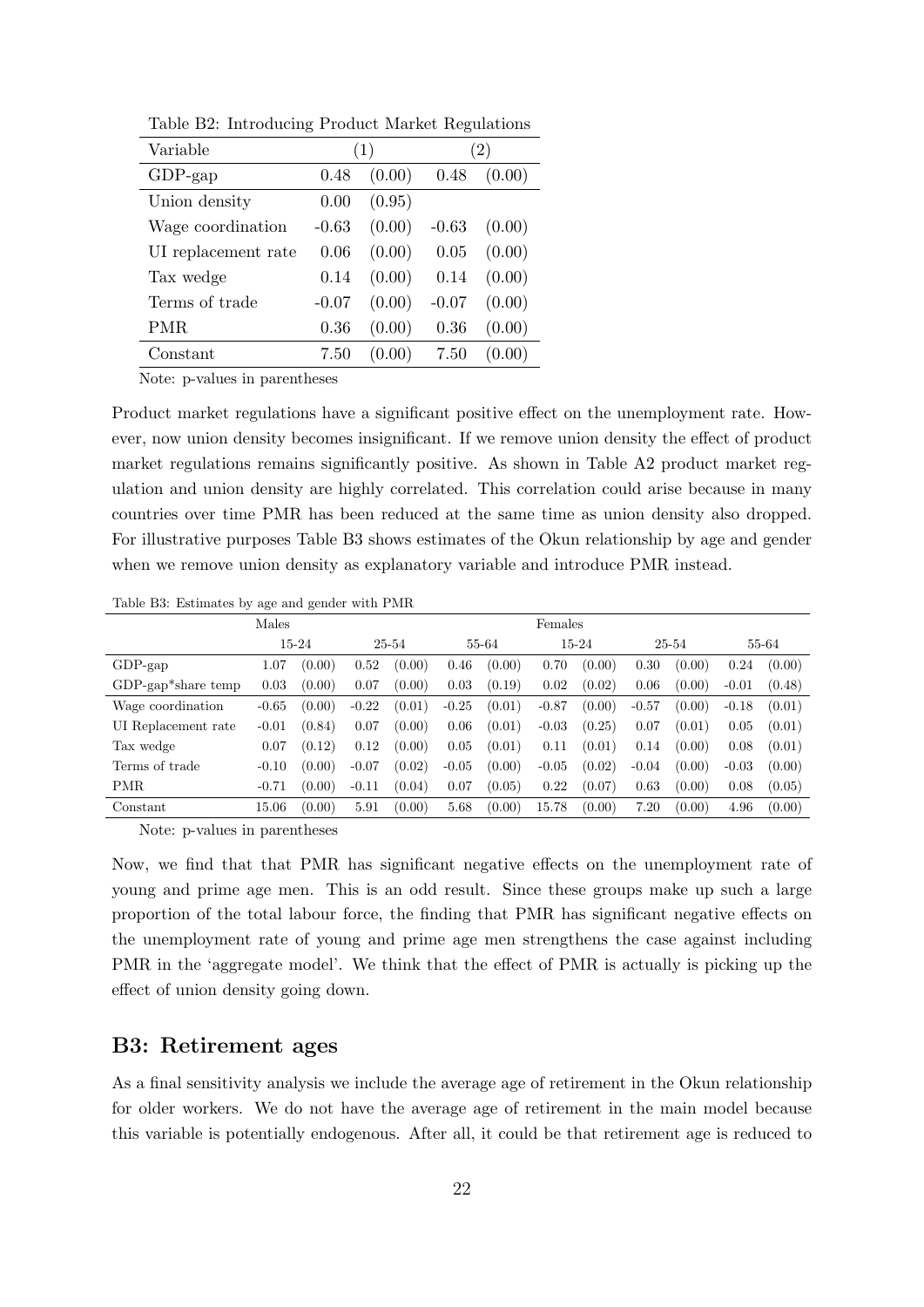reduce unemployment rates of old workers. The parameter estimates shown in Table B4 indicate that the average retirement age has a significant positive effect on the unemployment rate of older workers. This would imply that an increase in retirement age increases unemployment rates of old workers. Leaving aside the endogeneity issue this suggests that an increase in retirement age stops some workers to make a transition to out of the labour force. Instead, these workers become unemployed. However, the other parameter estimates are hardly affected by the inclusion of this variable.

|                       | Males   |        | Females |        |
|-----------------------|---------|--------|---------|--------|
| $GDP$ -gap            | 0.46    | (0.00) | 0.25    | (0.00) |
| $GDP$ -gap*share temp | 0.02    | (0.36) | $-0.02$ | (0.38) |
| Union density         | 0.05    | (0.00) | 0.04    | (0.00) |
| Wage coordination     | $-0.41$ | (0.00) | $-0.31$ | (0.00) |
| UI Replacement rate   | 0.08    | (0.00) | 0.06    | (0.00) |
| Tax wedge             | 0.05    | (0.00) | 0.08    | (0.00) |
| Terms of trade        | $-0.05$ | (0.00) | $-0.03$ | (0.00) |
| Retirement age        | 0.17    | (0.05) | 0.10    | (0.04) |
| Constant              | 5.70    | (0.00) | 4.96    | (0.00) |

Table B4: Additional estimates workers aged 55-64

Note: p-values in parentheses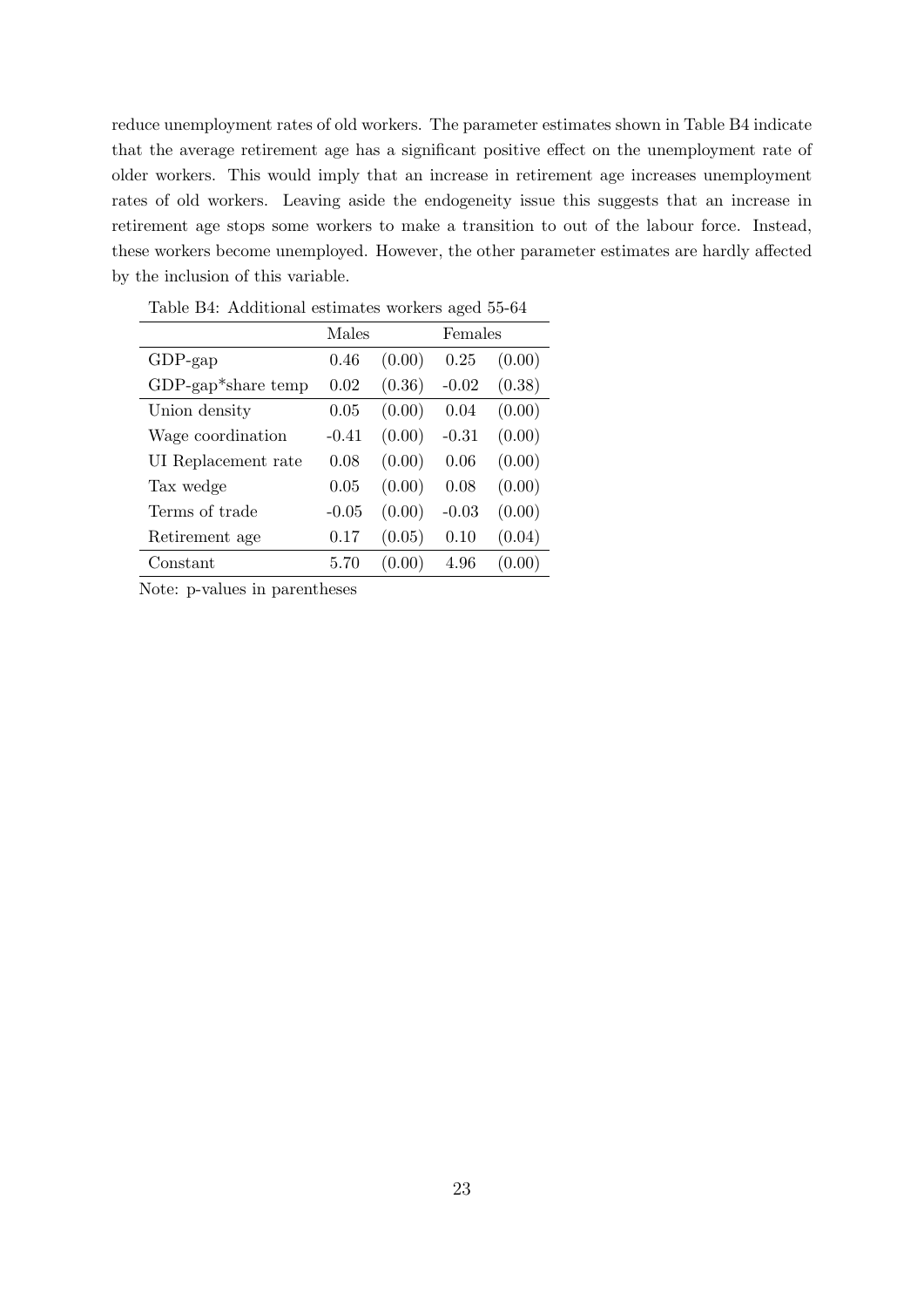| $\overline{u}^*$ | 7.50  | (0.00) |                |       |        |
|------------------|-------|--------|----------------|-------|--------|
| $GDP$ -gap       | 0.54  | (0.00) |                |       |        |
| $u_i^*$          |       |        |                |       |        |
| Australia        | 6.89  | (0.00) | Japan          | 3.88  | (0.00) |
| Austria.         | 4.04  | (0.00) | Netherlands    | 5.89  | (0.00) |
| Belgium          | 8.46  | (0.00) | New Zealand    | 6.21  | (0.00) |
| Canada           | 8.33  | (0.00) | Norway         | 3.93  | (0.00) |
| Denmark          | 6.47  | (0.00) | Portugal       | 7.71  | (0.00) |
| Finland          | 8.90  | (0.00) | Spain          | 17.31 | (0.00) |
| France           | 9.94  | (0.00) | Sweden         | 6.35  | (0.00) |
| Germany          | 7.73  | (0.00) | Switzerland    | 3.06  | (0.00) |
| Ireland          | 11.12 | (0.00) | United Kingdom | 7.46  | (0.00) |
| Italy            | 10.14 | (0.00) | United States  | 6.23  | (0.00) |

Table 1: Okun relationship – 1985-2013

Note: p-values in parentheses

Table 2: Symmetry and stability of the Okun relationship

| Variable                  |      |        |      | $\left(2\right)$ |      | $\left 3\right\rangle$ |
|---------------------------|------|--------|------|------------------|------|------------------------|
| $u^*$                     | 7.50 | (0.00) |      | 7.34 (0.00) 7.53 |      | (0.00)                 |
| $GDP$ -gap                | 0.54 | (0.00) |      |                  |      |                        |
| $GDP$ -gap_pos            |      |        | 0.44 | (0.00)           |      |                        |
| $GDP$ -gap_neg            |      |        | 0.64 | (0.00)           |      |                        |
| $GDP$ -gap_pre $GR$       |      |        |      |                  | 0.58 | (0.00)                 |
| $GDP$ -gap_post $GR$      |      |        |      |                  | 0.37 | (0.00)                 |
| Wald test                 |      |        |      |                  |      |                        |
| No asymmetric effects     |      |        | 2.36 | (0.12)           |      |                        |
| No difference pre-post GR |      |        |      |                  | 4.16 |                        |

Note: All estimates contain country fixed effects; the estimates in the first column are identical to the ones presented in Table 1; p-values in parentheses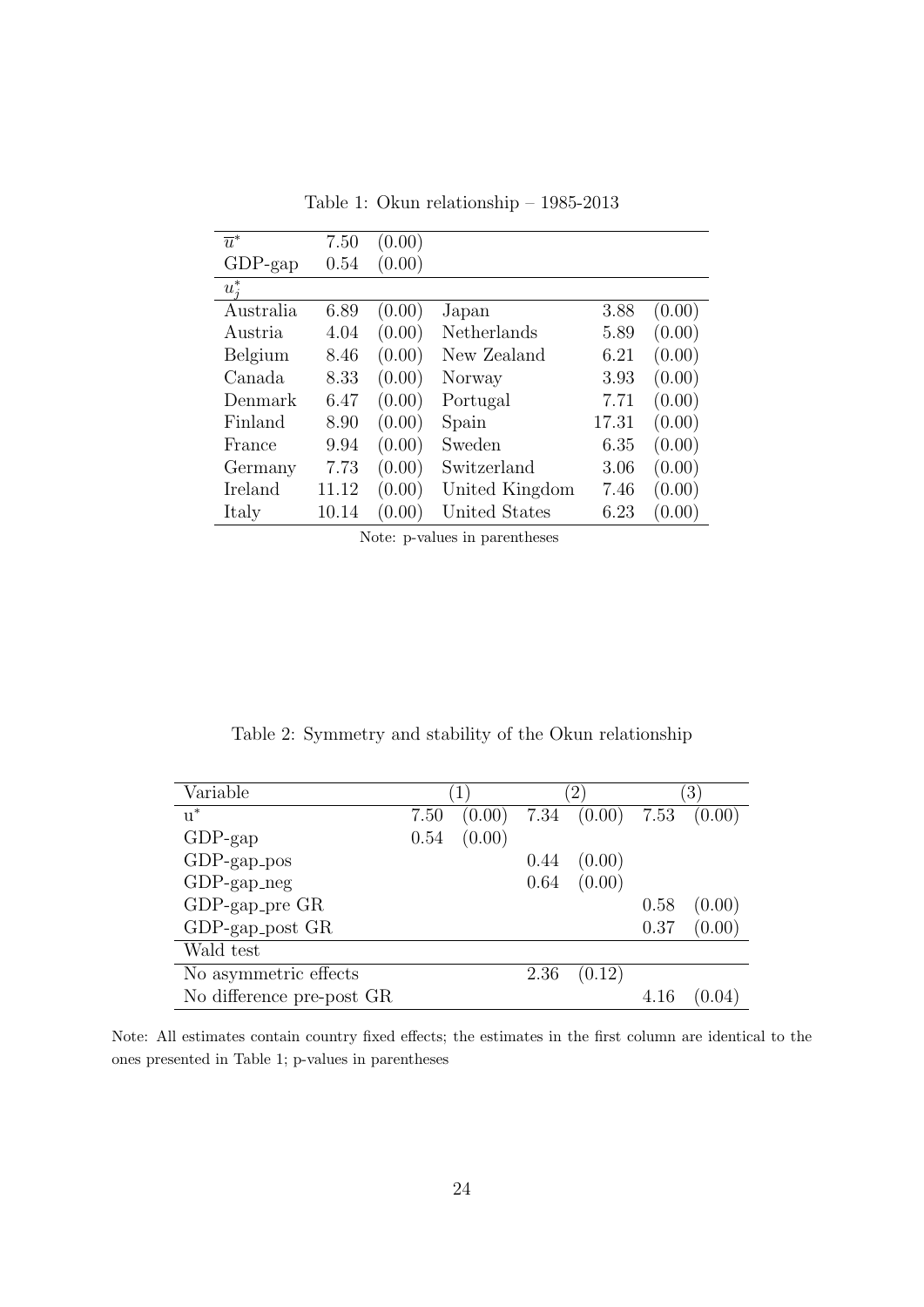| Variable              |         | $\mathbf{1}$ |         | $^{\prime}2)$ |         | $\left(3\right)$ |         | $\left(4\right)$ |         | $\left(5\right)$ |
|-----------------------|---------|--------------|---------|---------------|---------|------------------|---------|------------------|---------|------------------|
| $GDP$ -gap            | 0.48    | (0.00)       |         |               |         |                  | 0.47    | (0.00)           | 0.47    | (0.00)           |
| GDP-gap_pre GR        |         |              | 0.46    | (0.00)        | 0.47    | (0.00)           |         |                  |         |                  |
| GDP-gap_post GR       |         |              | 0.53    | (0.00)        | 0.48    | (0.00)           |         |                  |         |                  |
| $GDP$ -gap*share temp |         |              |         |               | 0.05    | (0.00)           | 0.05    | (0.00)           | 0.04    | (0.00)           |
| Union coverage        | 0.01    | (0.33)       |         |               |         |                  |         |                  |         |                  |
| Union density         | 0.05    | (0.00)       | 0.06    | (0.00)        | 0.06    | (0.00)           | 0.06    | (0.00)           | 0.04    | (0.00)           |
| Wage coordination     | $-0.76$ | (0.00)       | $-0.68$ | (0.00)        | $-0.65$ | (0.00)           | $-0.65$ | (0.00)           | $-0.90$ | (0.00)           |
| UI replacement rate   | 0.04    | (0.02)       | 0.04    | (0.01)        | 0.04    | (0.01)           | 0.04    | (0.00)           | 0.04    | (0.00)           |
| Employment protection | $-0.01$ | (0.97)       |         |               |         |                  |         |                  |         |                  |
| Tax wedge             | 0.13    | (0.00)       | 0.14    | (0.00)        | 0.14    | (0.00)           | 0.14    | (0.00)           | 0.22    | (0.00)           |
| Terms of trade        | $-0.06$ | (0.00)       | $-0.06$ | (0.00)        | $-0.06$ | (0.00)           | $-0.06$ | (0.00)           | $-0.04$ | (0.04)           |
| Constant              | 7.50    | (0.00)       | 7.50    | (0.00)        | 7.51    | (0.00)           | 7.51    | (0.00)           | 7.91    | (0.00)           |

Table 3: Parameter estimates – including labour market institutions

Note: Columns (1) to (4): 20 OECD countries; column (5): 15 European countries; all estimates contain country fixed effects; p-values in parentheses. Column (2): the Wald test that pre-post Okun coefficients are not statistically different from each other: 0.561 (0.454)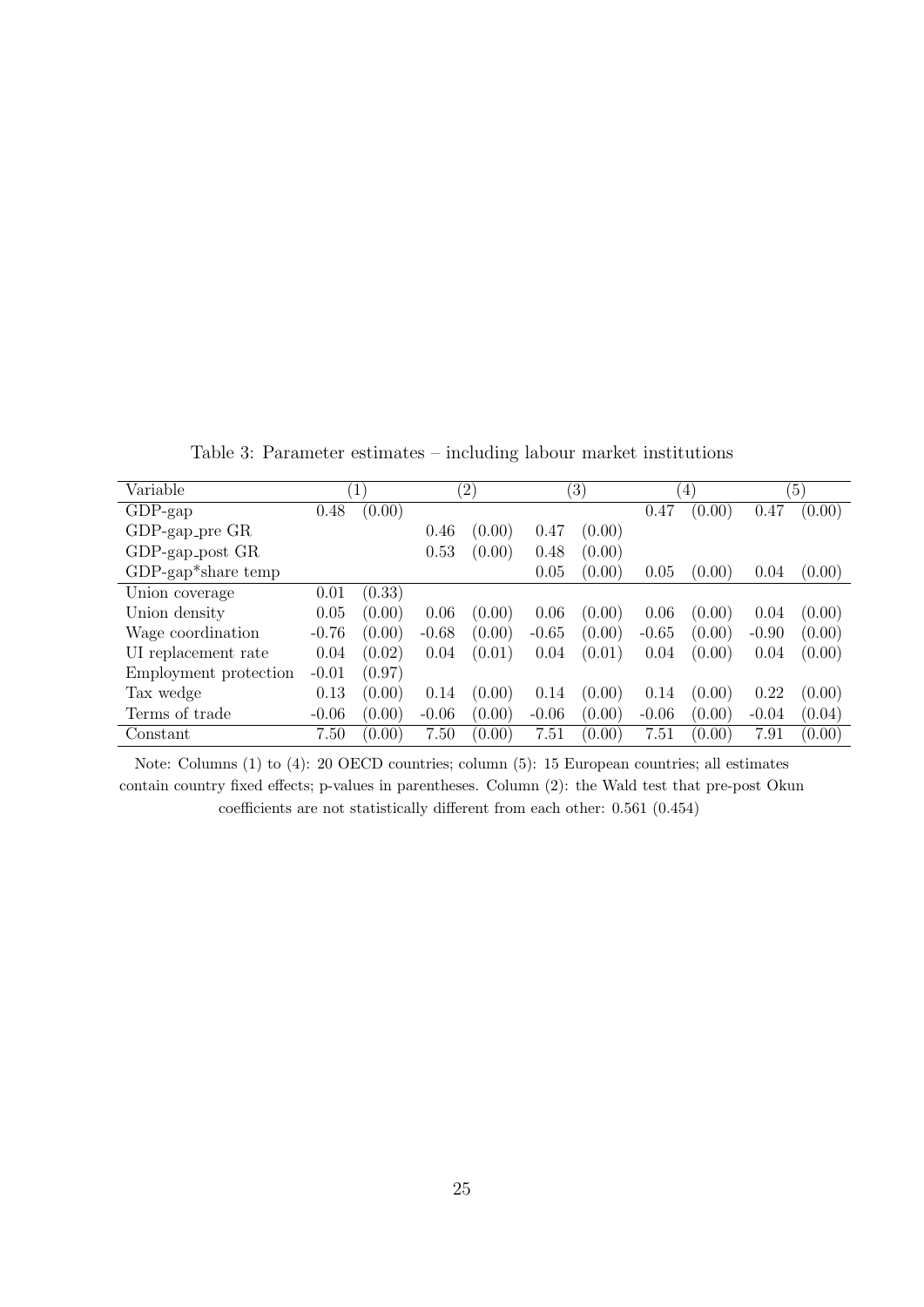|                | Women |       |       | Men   |       |       |
|----------------|-------|-------|-------|-------|-------|-------|
|                | 15-24 | 25-54 | 55-64 | 15-24 | 25-54 | 55-64 |
| Australia      | 12.7  | 5.5   | 3.4   | 14.0  | 5.3   | 6.3   |
| Austria        | 7.6   | 4.1   | 3.1   | 7.3   | 3.5   | 4.2   |
| Belgium        | 21.7  | 9.6   | 5.0   | 17.5  | 5.9   | 4.1   |
| Canada         | 12.3  | 7.1   | 6.5   | 15.6  | 7.3   | 7.1   |
| Denmark        | 10.4  | 6.5   | 6.0   | 9.9   | 5.1   | 5.2   |
| Finland        | 18.6  | 7.0   | 8.6   | 18.7  | 7.5   | 9.2   |
| France         | 24.6  | 10.2  | 6.7   | 21.0  | 7.3   | 6.7   |
| Germany        | 8.5   | 7.8   | 10.8  | 9.3   | 6.7   | 9.5   |
| Ireland        | 16.5  | 9.2   | 5.7   | 20.5  | 10.5  | 6.9   |
| Italy          | 34.9  | 11.0  | 3.3   | 25.9  | 5.7   | 3.6   |
| Japan          | 6.5   | 3.6   | 2.6   | 7.7   | 3.1   | 5.1   |
| Netherlands    | 10.4  | 6.2   | 3.8   | 9.6   | 4.3   | 3.6   |
| New Zealand    | 13.0  | 4.9   | 3.1   | 13.8  | 4.8   | 3.9   |
| Norway         | 9.7   | 2.9   | 1.3   | 10.4  | 3.3   | 1.9   |
| Portugal       | 19.3  | 7.6   | 4.1   | 14.2  | 5.4   | 5.5   |
| Spain          | 39.2  | 19.5  | 10.0  | 29.7  | 12.2  | 10.2  |
| Sweden         | 15.2  | 4.8   | 4.1   | 16.5  | 5.3   | 5.3   |
| Switzerland    | 6.5   | 4.0   | 2.7   | 6.7   | 2.7   | 3.0   |
| United Kingdom | 12.4  | 5.5   | 3.8   | 16.6  | 6.5   | 7.2   |
| United States  | 11.7  | 5.1   | 3.7   | 13.6  | 5.1   | 4.3   |
| Average        | 15.8  | 7.2   | 5.0   | 15.1  | 5.9   | 5.7   |

Table 4: Country-specific unemployment rates by age and gender; average 1985-2013 (%)

Note that the data for Austria refer to the period from 1994 onwards, for New Zealand from 1986 onwards and for Switzerland from 1991 onwards.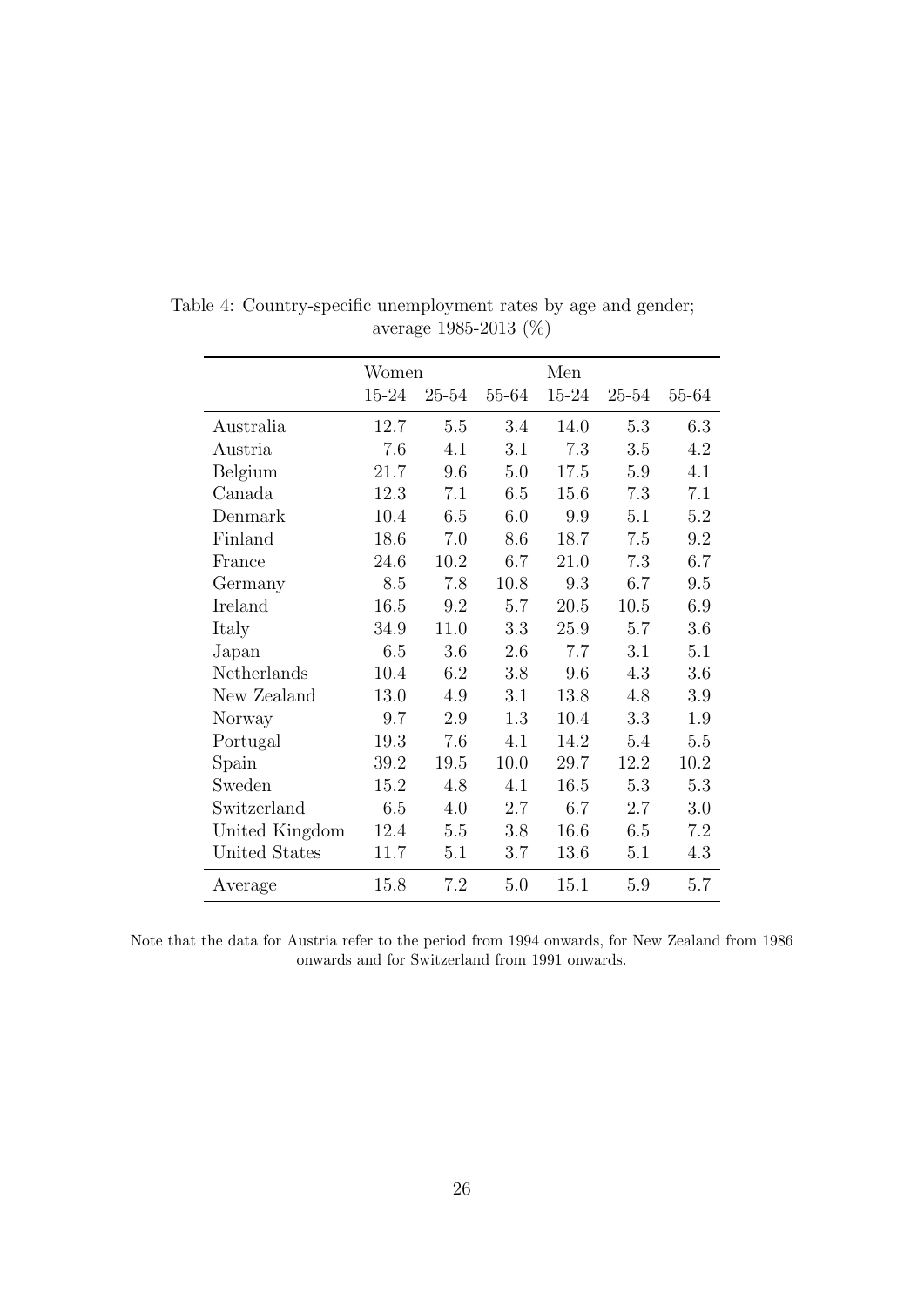|                | 15-24<br>Males |        | Females |        | 25-54<br>Males |        | Females |        | 55-64<br>Males |        | Females |        |
|----------------|----------------|--------|---------|--------|----------------|--------|---------|--------|----------------|--------|---------|--------|
|                |                |        |         |        |                |        |         |        |                |        |         |        |
| GDP-gap        | 1.14           | (0.00) | 0.76    | (0.00) | $0.56\,$       | (0.00) | 0.36    | (0.00) | 0.45           | (0.00) | 0.26    | (0.00) |
| $u^*$          |                |        |         |        |                |        |         |        |                |        |         |        |
| Australia      | 13.97          | (0.00) | 12.74   | (0.00) | 5.28           | (0.00) | 5.47    | (0.00) | 6.29           | (0.00) | 3.41    | (0.00) |
| Austria        | 7.18           | (0.00) | 7.52    | (0.00) | 3.46           | (0.00) | 4.03    | (0.00) | 4.19           | (0.00) | 3.04    | (0.00) |
| Belgium        | 17.48          | (0.00) | 21.68   | (0.00) | 5.93           | (0.00) | 9.56    | (0.00) | 4.11           | (0.00) | 4.96    | (0.00) |
| Canada         | 15.61          | (0.00) | 12.26   | (0.00) | 7.26           | (0.00) | 7.08    | (0.00) | 7.13           | (0.00) | 6.48    | (0.00) |
| Denmark        | 9.90           | (0.00) | 10.37   | (0.00) | 5.12           | (0.00) | 6.46    | (0.00) | 5.21           | (0.00) | 6.03    | (0.00) |
| Finland        | 18.66          | (0.00) | 18.56   | (0.00) | 7.50           | (0.00) | 6.97    | (0.00) | 9.23           | (0.00) | 8.61    | (0.00) |
| France         | 20.99          | (0.00) | 24.59   | (0.00) | 7.29           | (0.00) | 10.18   | (0.00) | 6.67           | (0.00) | 6.71    | (0.00) |
| Germany        | 9.35           | (0.00) | 8.53    | (0.00) | 6.70           | (0.00) | 7.81    | (0.00) | 9.52           | (0.00) | 10.80   | (0.00) |
| Ireland        | 20.49          | (0.00) | 16.48   | (0.00) | 10.48          | (0.00) | 9.22    | (0.00) | 6.94           | (0.00) | 5.66    | (0.00) |
| Italy          | 25.89          | (0.00) | 34.86   | (0.00) | 5.71           | (0.00) | 11.05   | (0.00) | 3.55           | (0.00) | 3.35    | (0.00) |
| Japan          | 7.70           | (0.00) | 6.48    | (0.00) | 3.13           | (0.00) | 3.57    | (0.00) | 5.06           | (0.00) | 2.56    | (0.00) |
| Netherlands    | 9.65           | (0.00) | 10.35   | (0.00) | 4.33           | (0.00) | 6.19    | (0.00) | 3.58           | (0.00) | 3.83    | (0.00) |
| New Zealand    | 13.79          | (0.00) | 12.96   | (0.00) | 4.74           | (0.00) | 4.90    | (0.00) | 3.92           | (0.00) | 3.09    | (0.00) |
| Norway         | 10.37          | (0.00) | 9.66    | (0.00) | 3.27           | (0.00) | 2.91    | (0.00) | 1.94           | (0.00) | 1.29    | (0.00) |
| Portugal       | 14.18          | (0.00) | 19.29   | (0.00) | 5.41           | (0.00) | 7.65    | (0.00) | 5.51           | (0.00) | 4.13    | (0.00) |
| Spain          | 29.66          | (0.00) | 39.21   | (0.00) | 12.16          | (0.00) | 19.53   | (0.00) | 10.19          | (0.00) | 10.03   | (0.00) |
| Sweden         | 16.54          | (0.00) | 15.15   | (0.00) | 5.27           | (0.00) | 4.77    | (0.00) | 5.35           | (0.00) | 4.14    | (0.00) |
| Switzerland    | 6.57           | (0.00) | 6.38    | (0.00) | 2.64           | (0.00) | 3.93    | (0.00) | 2.92           | (0.00) | 2.67    | (0.00) |
| United Kingdom | 16.58          | (0.00) | 12.43   | (0.00) | 6.48           | (0.00) | 5.53    | (0.00) | 7.20           | (0.00) | 3.77    | (0.00) |
| United States  | 13.58          | (0.00) | 11.70   | (0.00) | 5.12           | (0.00) | 5.07    | (0.00) | 4.29           | (0.00) | 3.71    | (0.00) |

Table 5: Okun's relationship by age and gender; 1985-2013

Note: p-values in parentheses

|  |  |  |  | Table 6: Parameter estimates, effect institutions by age and gender |  |  |  |  |
|--|--|--|--|---------------------------------------------------------------------|--|--|--|--|
|--|--|--|--|---------------------------------------------------------------------|--|--|--|--|

| Males                 |         |        |         |        | Females |        |         |        |         |        |         |        |
|-----------------------|---------|--------|---------|--------|---------|--------|---------|--------|---------|--------|---------|--------|
|                       | 15-24   |        | 25-54   |        | 55-64   |        | 15-24   |        | 25-54   |        | 55-64   |        |
| $GDP$ -gap            | 1.05    | (0.00) | 0.52    | (0.00) | 0.45    | (0.00) | 0.70    | (0.00) | 0.29    | (0.00) | 0.23    | (0.00) |
| $GDP$ -gap*share temp | 0.03    | (0.00) | 0.07    | (0.00) | 0.03    | (0.28) | 0.02    | (0.03) | 0.05    | (0.03) | $-0.01$ | (0.52) |
| Union density         | $-0.04$ | (0.14) | 0.04    | (0.00) | 0.05    | (0.00) | 0.01    | (0.83) | 0.08    | (0.00) | 0.04    | (0.00) |
| Wage coordination     | $-0.91$ | (0.00) | $-0.45$ | (0.00) | $-0.38$ | (0.00) | $-0.83$ | (0.00) | $-0.52$ | (0.00) | $-0.30$ | (0.00) |
| UI replacement rate   | 0.03    | (0.29) | 0.09    | (0.00) | 0.06    | (0.00) | $-0.04$ | (0.14) | 0.03    | (0.03) | 0.05    | (0.00) |
| Tax wedge             | 0.05    | (0.25) | 0.09    | (0.00) | 0.03    | (0.08) | 0.12    | (0.00) | 0.15    | (0.00) | 0.07    | (0.00) |
| Terms of trade        | $-0.10$ | (0.00) | $-0.07$ | (0.00) | $-0.05$ | (0.00) | $-0.05$ | (0.02) | $-0.03$ | (0.00) | $-0.03$ | (0.00) |
| Constant              | 15.07   | (0.00) | 5.92    | (0.00) | 5.69    | (0.00) | 15.77   | (0.00) | 7.19    | (0.00) | 4.96    | (0.00) |

Note: All estimates contain country fixed effects; p-values in parentheses.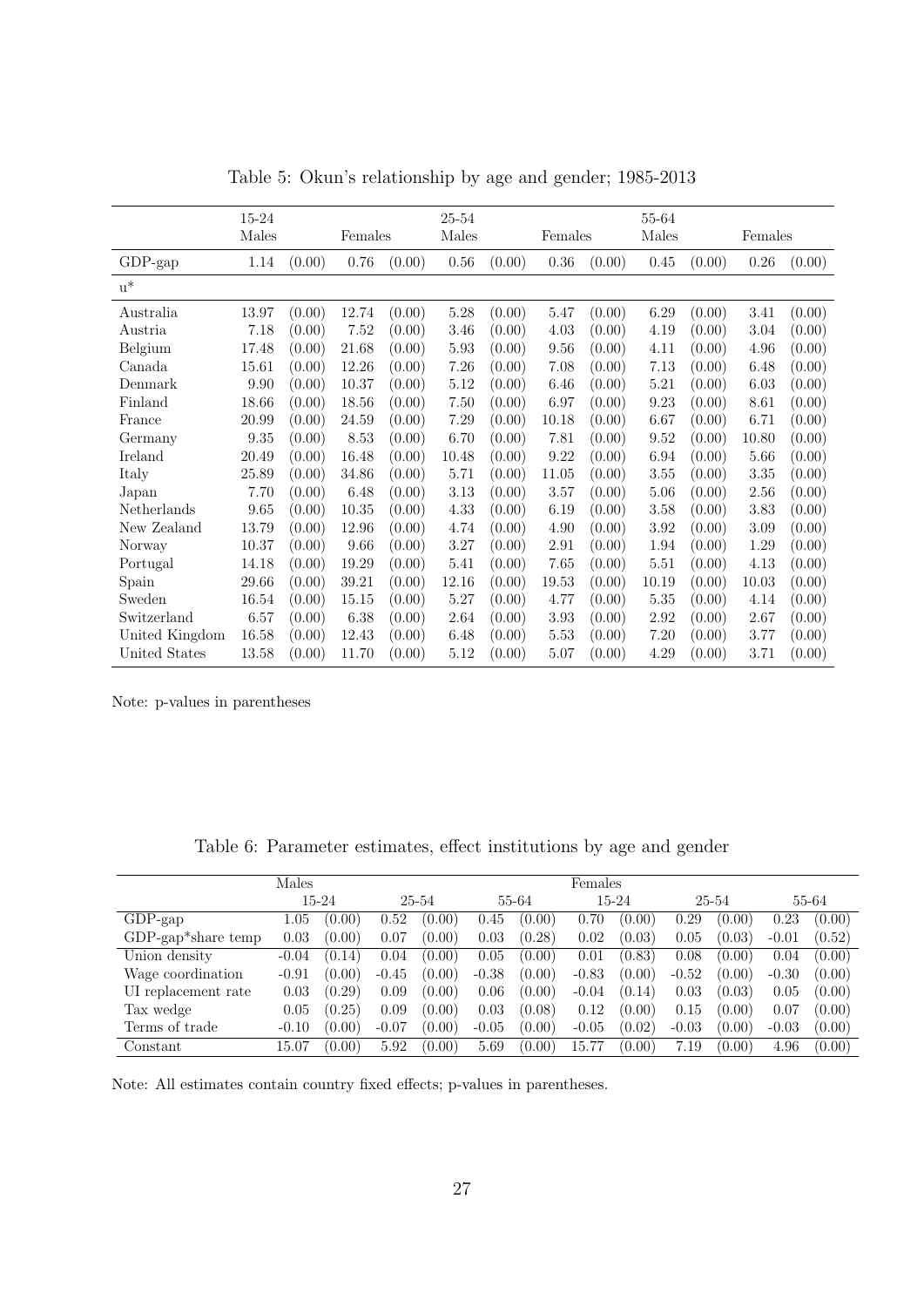Figure 1: Unemployment rates and output gaps (inverse); 1985-2013



Note: Note: The solid lines are the actual unemployment rates (LHS) and the dashed lines are the (inverse) output gaps (RHS).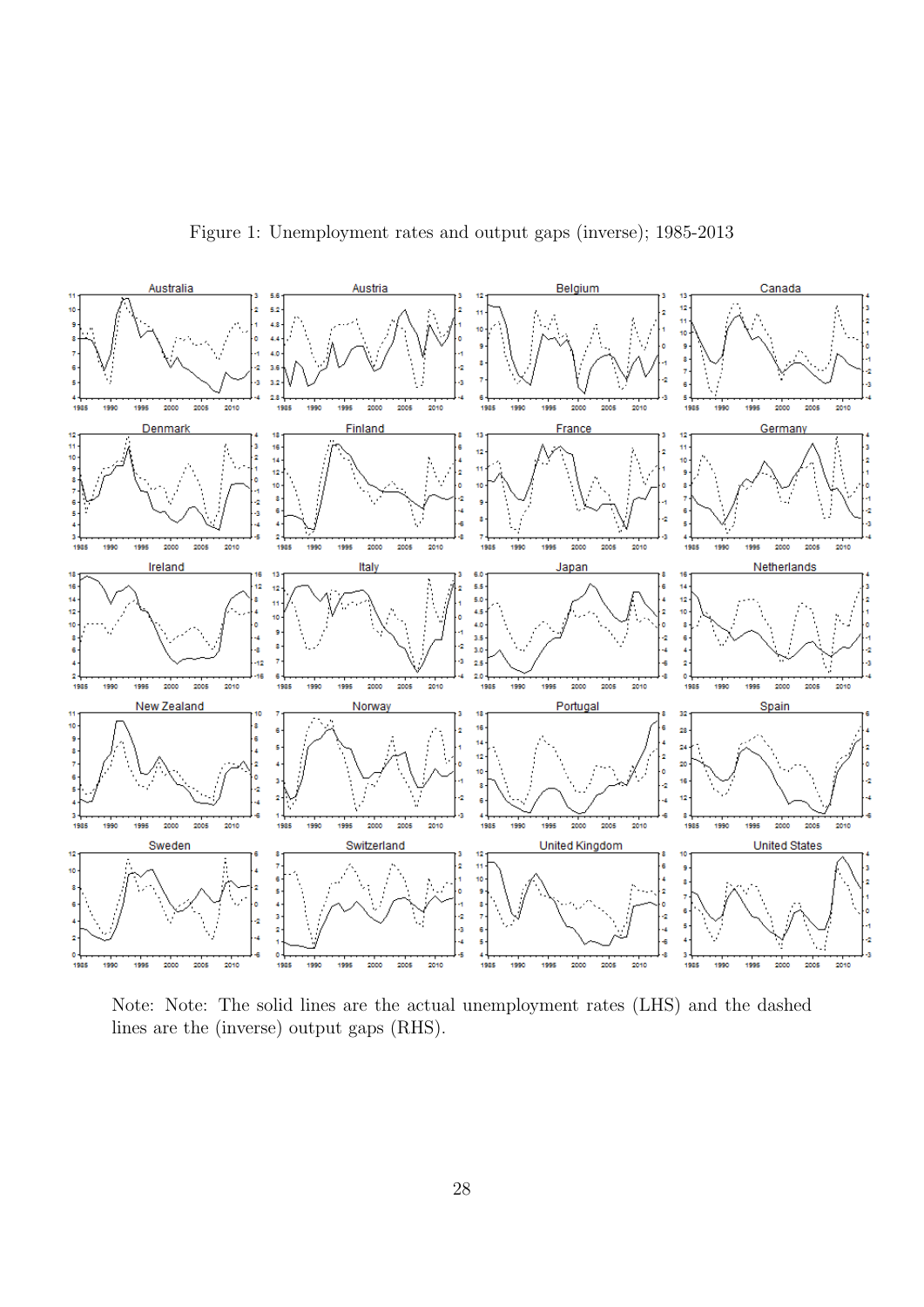

Figure 2: Labour market characteristics 1985 and 2013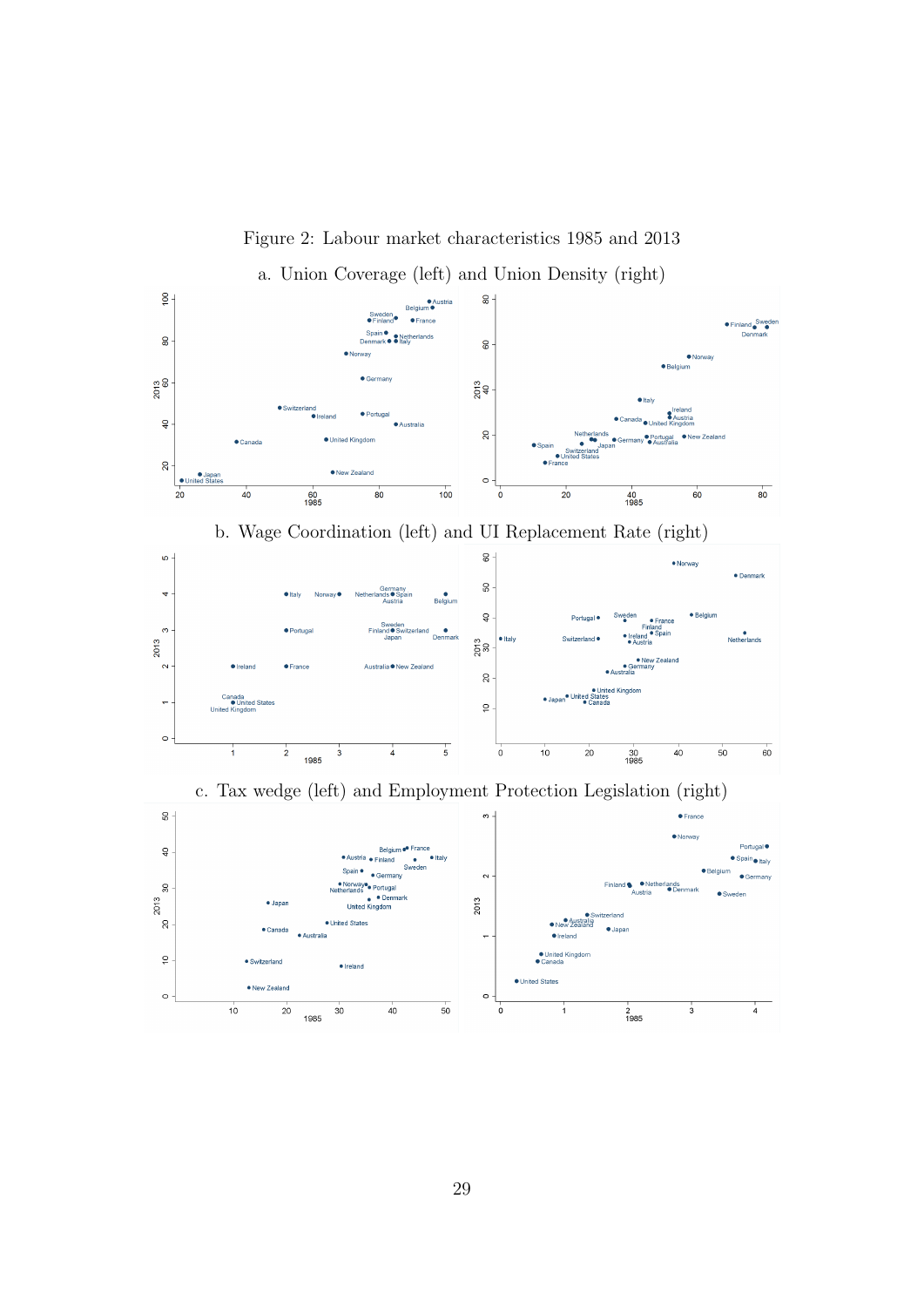

Figure 3: Actual Unemployment Rates and Equilibrium Unemployment Rates; 1985-2013

Note: The solid lines are the actual unemployment rates and the dashed lines are the equilibrium unemployment rates computed using the estimates in column (4) of Table 3.